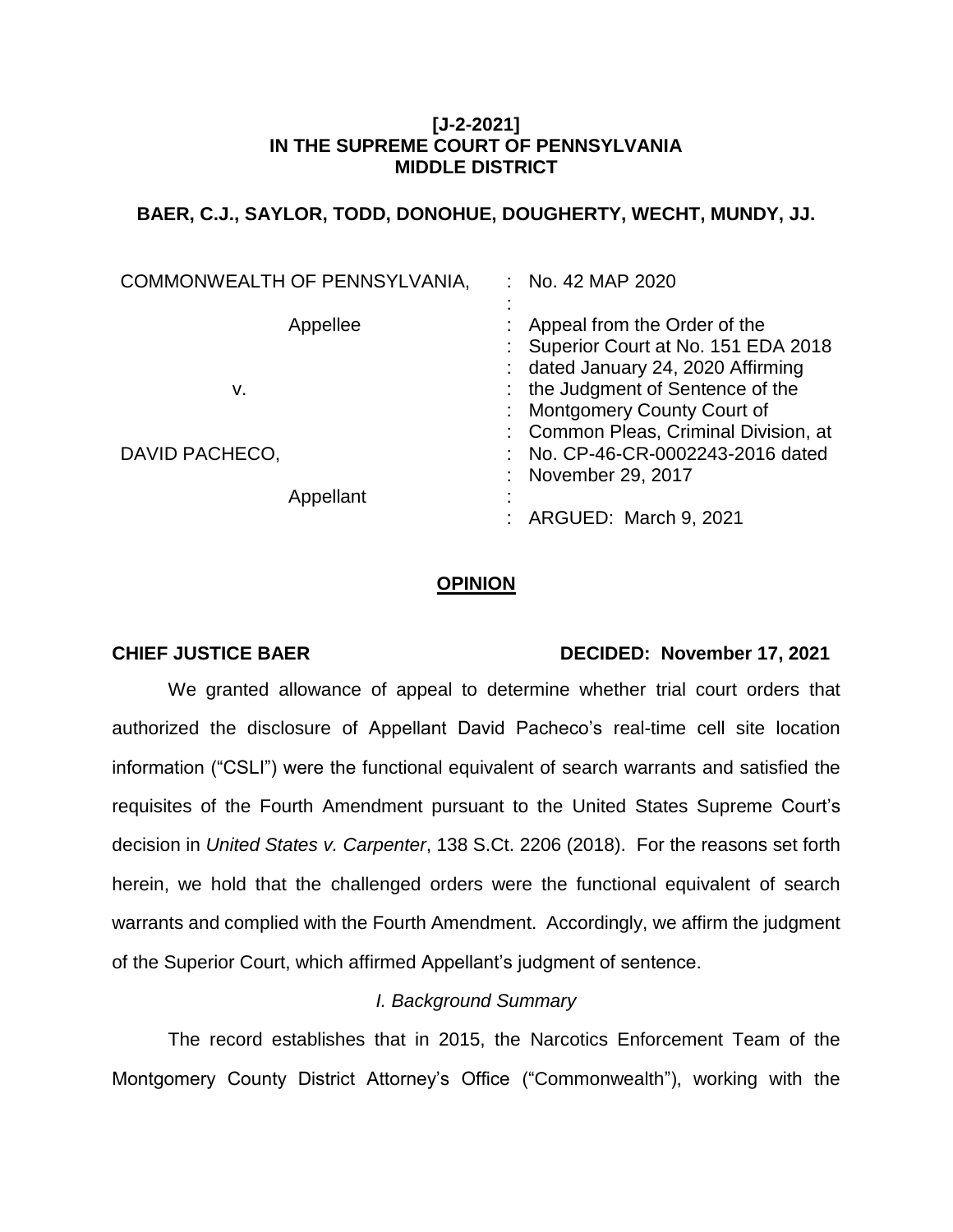Federal Drug Enforcement Agency ("DEA"), learned that a large Mexican drug-trafficking organization was smuggling heroin into the United States for distribution, and that Appellant, a resident of Norristown, Pennsylvania, played a significant role in the operation by retrieving the heroin in Atlanta, Georgia, and transporting it to wholesale buyers in New York City.

At various times throughout the nearly year-long investigation, the Commonwealth applied for and obtained several orders pursuant to the Pennsylvania Wiretapping and Electronic Surveillance Control Act ("Wiretap Act"), 18 Pa.C.S. §§ 5701-82. The orders at issue in this appeal are those entered pursuant to Subchapter E of the Wiretap Act ("Pen Registers, Trap and Trace Devices, and Telecommunication Identification Interception Devices"), 18 Pa.C.S. §§ 5771-75.<sup>1</sup> A brief discussion of the statute is helpful to facilitate an understanding of the case.

Relevant here, Section 5772 sets forth the requirements for an application requesting an order authorizing the disclosure of mobile communications tracking information. <sup>2</sup> This section permits the Attorney General or a district attorney to make an application for mobile communications tracking information to either a court of common pleas having jurisdiction over the offense under investigation or to a Superior Court judge

<sup>&</sup>lt;sup>1</sup> This appeal involves a request for production and disclosure of mobile communications tracking information and does not involve a pen register, trap and trace device, or a telecommunication identification interception device. While not referenced in the title of Subchapter E, this subchapter also governs requests for mobile communications tracking information.

<sup>&</sup>lt;sup>2</sup> "Mobile communications tracking information" is defined as "[i]nformation generated by a communication common carrier or a communication service which indicates the location of an electronic device supported by the communication common carrier or communication service." 18 Pa.C.S. § 5702. Law enforcement will frequently refer to mobile communications tracking information as a "ping."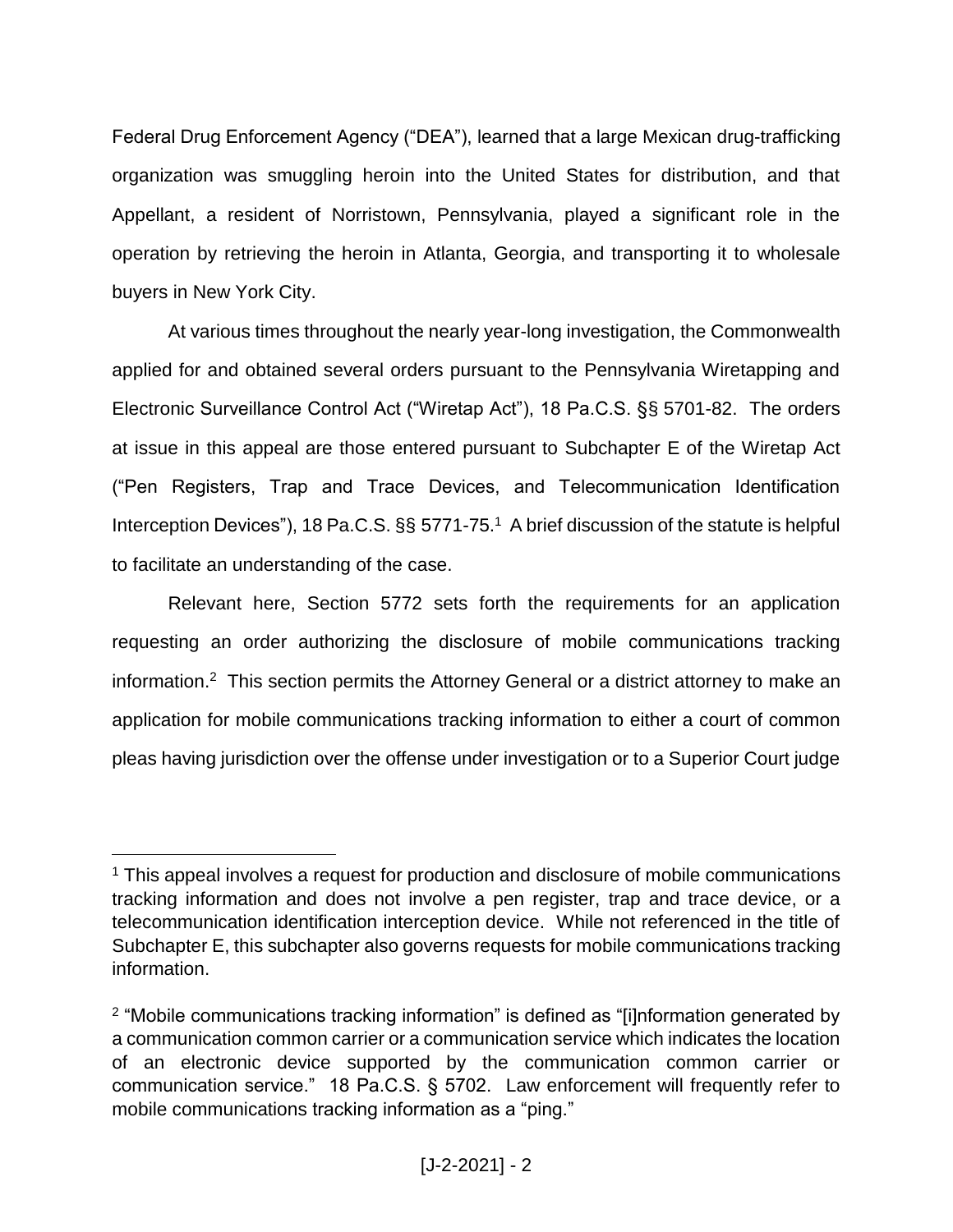when an application for an order has already been made for the targeted phone in that court. 18 Pa.C.S. § 5772(a).

Notably, Section 5772 requires that the application include: (1) the identity of both the attorney making the application and the investigative agency conducting the investigation; (2) the applicant's certification that "the information likely to be obtained is relevant to an ongoing criminal investigation conducted by that agency;" and (3) an affidavit by an investigative or law enforcement officer "which establishes probable cause for the issuance of an order under section 5773." *Id.* at § 5772(b).

Section 5773 addresses the issuance of an order thereunder and provides, in relevant part, that upon application under Section 5772, the court shall enter an *ex parte*  order authorizing the disclosure of mobile communications tracking information "if the court finds that there is probable cause to believe that information relevant to an ongoing criminal investigation will be obtained by such installation and use on the targeted telephone." 18 Pa.C.S. § 5773(a).

The statute further directs that an order issued under that section shall specify:

(i) That there is probable cause to believe that information relevant to an ongoing criminal investigation will be obtained from the targeted telephone.

(ii) The identity, if known, of the person to whom is leased or in whose name is listed the targeted telephone, or, in the case of the use of a telecommunication identification interception device, the identity, if known, of the person or persons using the targeted telephone.

(iii) The identity, if known, of the person who is the subject of the criminal investigation.

(iv) In the use of pen registers and trap and trace devices only, the physical location of the targeted telephone.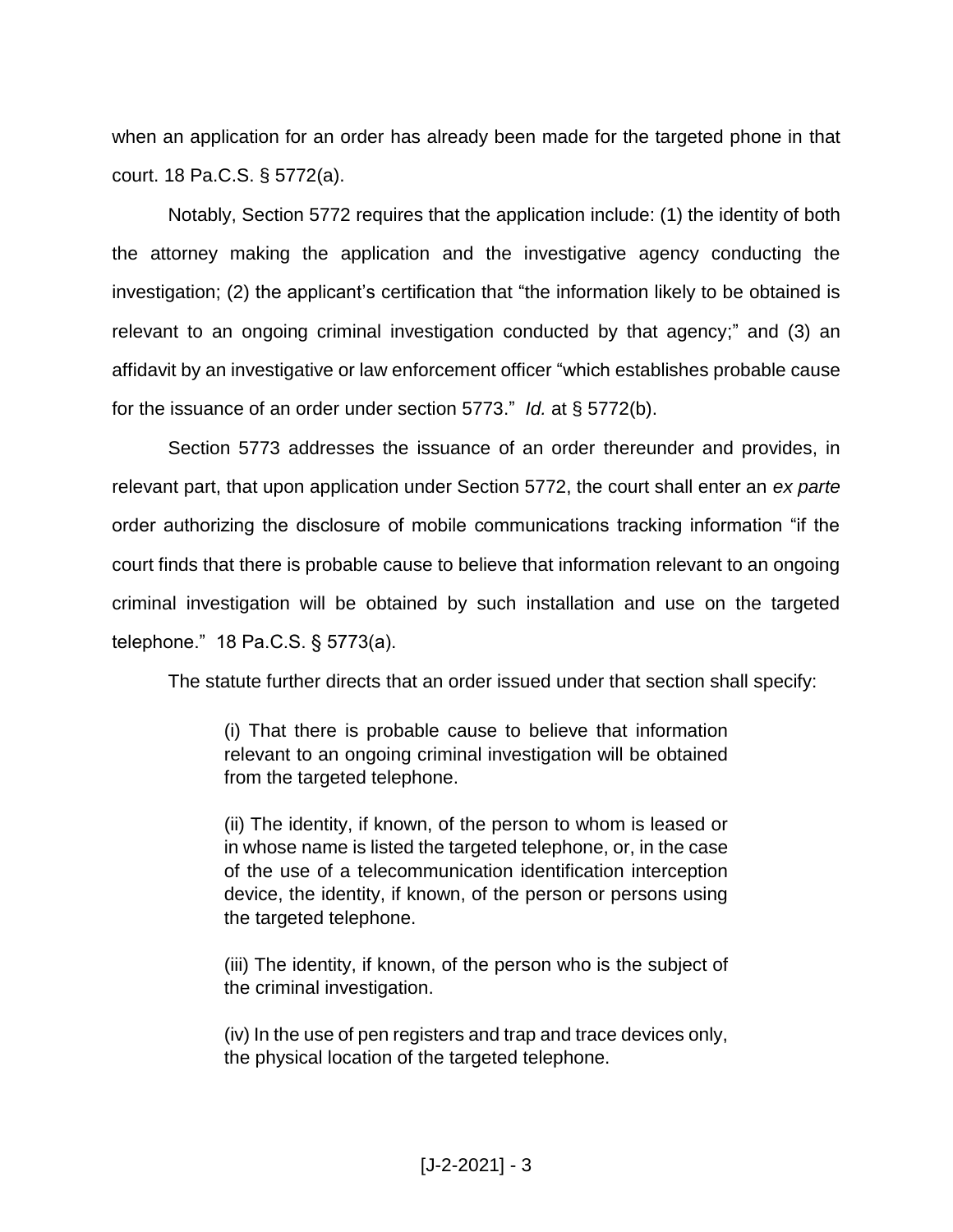(v) A statement of the offense to which the information likely to be obtained by the pen register, trap and trace device or the telecommunication identification interception device relates.

# 18 Pa.C.S. § 5773(b)(1).

 $\overline{a}$ 

Additionally, Section 5773 sets forth a maximum 60-day limit on orders entered under that provision, with extensions permissible upon satisfaction of the criteria for obtaining an initial order. *Id.* at § 5773(c). Finally, Section 5773 provides that orders entered under that provision shall be sealed unless otherwise ordered by the court. *Id.* at § 5773(d).

Consistent with these statutory provisions, on or about August 28, 2015, $3$  the Commonwealth filed in the Montgomery County Court of Common Pleas ("trial court") an application and affidavit along with a proposed order pursuant to Section 5772, seeking, *inter alia*, the disclosure of mobile communications tracking information relating to a specific telephone number. The application averred that members of the Pennsylvania State Police, the Commonwealth, and the DEA were investigating heroin trafficking in Montgomery County and they believed that Appellant was an integral part of the heroin distribution organization. Application of Montgomery County Assistant District Attorney Kelly Lloyd, DA-166-2015, at 0-1.<sup>4</sup> The Commonwealth asserted that Appellant utilized the mobile cellular telephone bearing the number enumerated in the application, and that it had become necessary to track or otherwise maintain the physical location of the cell phone. *Id.* at 1.

<sup>&</sup>lt;sup>3</sup> While the application is not dated, the accompanying affidavit of probable cause is dated August 28, 2015.

<sup>&</sup>lt;sup>4</sup> For unexplained reasons, the first page of the application is numbered as "0," and the second page is numbered as "1."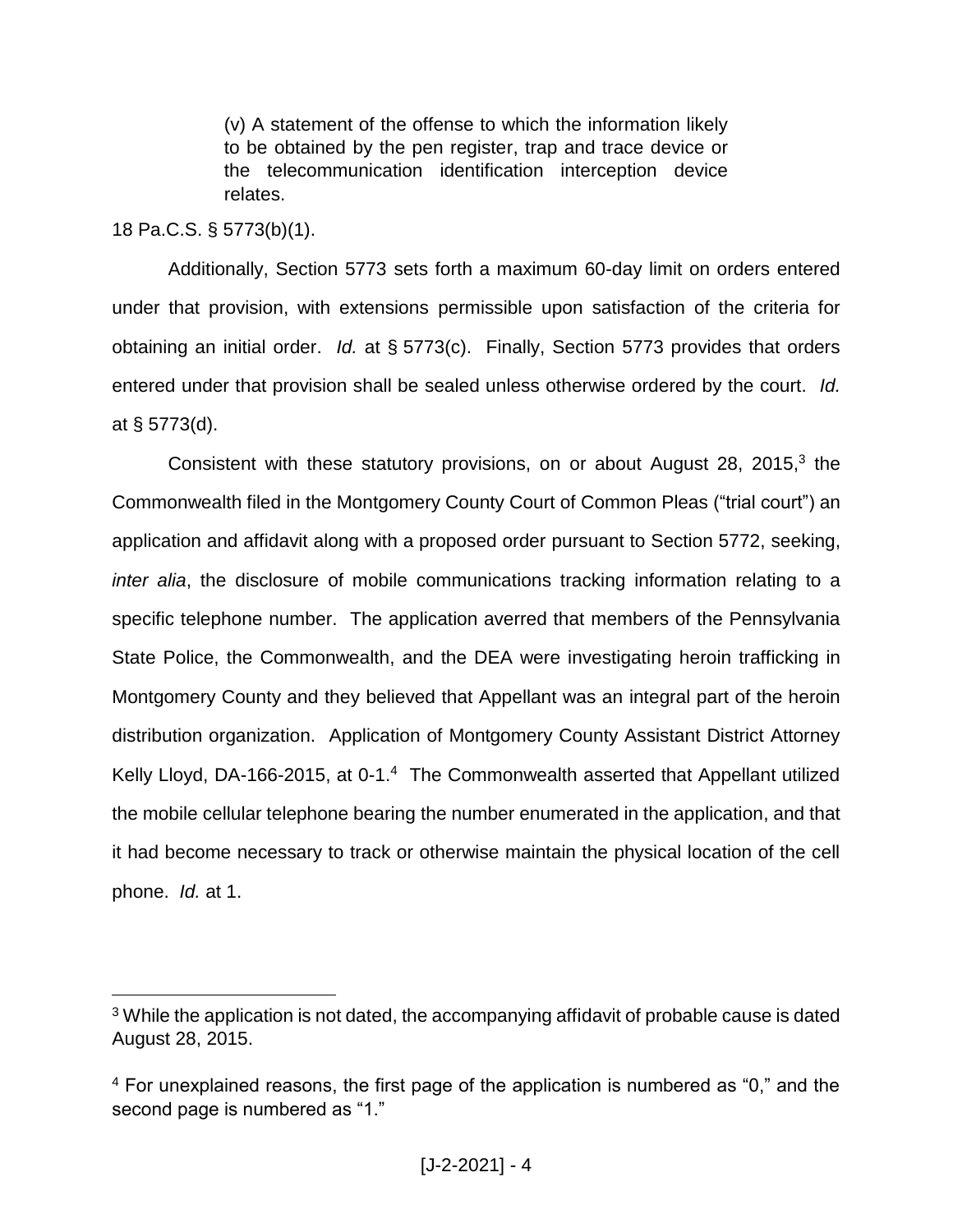The application further stated that Montgomery County Detective Michael J. Reynolds had prepared an attached affidavit setting forth specific and articulable facts that established probable cause to believe that information relevant to an ongoing criminal investigation would be obtained from the enumerated cell phone or on any replacement telephone number billed to the same subscriber for the upcoming 60-day period. *Id.* at 1, ¶ 3. The application also averred that the information which would likely be obtained would relate to violations of the Crimes Code including, but not limited to, the manufacture, delivery, and/or possession with the intent to deliver a controlled substance, 35 P.S. § 780-113, criminal conspiracy, 18 Pa.C.S. § 903; and criminal use of communication facility, 18 Pa.C.S. § 7512. *Id.* at 2, ¶ 4. Additionally, the application requested the court to direct the telecommunication service providers to initiate a signal to determine the location of the subject's mobile device on the provider's network and disclose those signals as mobile communications tracking information at such intervals and times as directed by the law enforcement agent serving the order. *Id.* at 6. The application also requested that the order be without geographical limitations, so long as the results of the disclosure of mobile communications tracking information is monitored within the jurisdiction of the court. *Id.* at 7. Finally, the application requested that the order be sealed. *Id.*

Attached to the application was a 29-page affidavit of probable cause completed by Detective Reynolds.<sup>5</sup> Identifying Appellant as the target of the criminal investigation, the affidavit set forth Detective Reynold's experience and education in investigating drug trafficking and his beliefs regarding the use of cell phones in drug trafficking and the distribution of drugs from source countries, including Mexico. Affidavit of Probable Cause

<sup>&</sup>lt;sup>5</sup> While the affidavit itself is not paginated, for ease of reference we refer to the pages in chronological order. Our count of 29 pages includes only the affidavit itself and not the attachments thereto.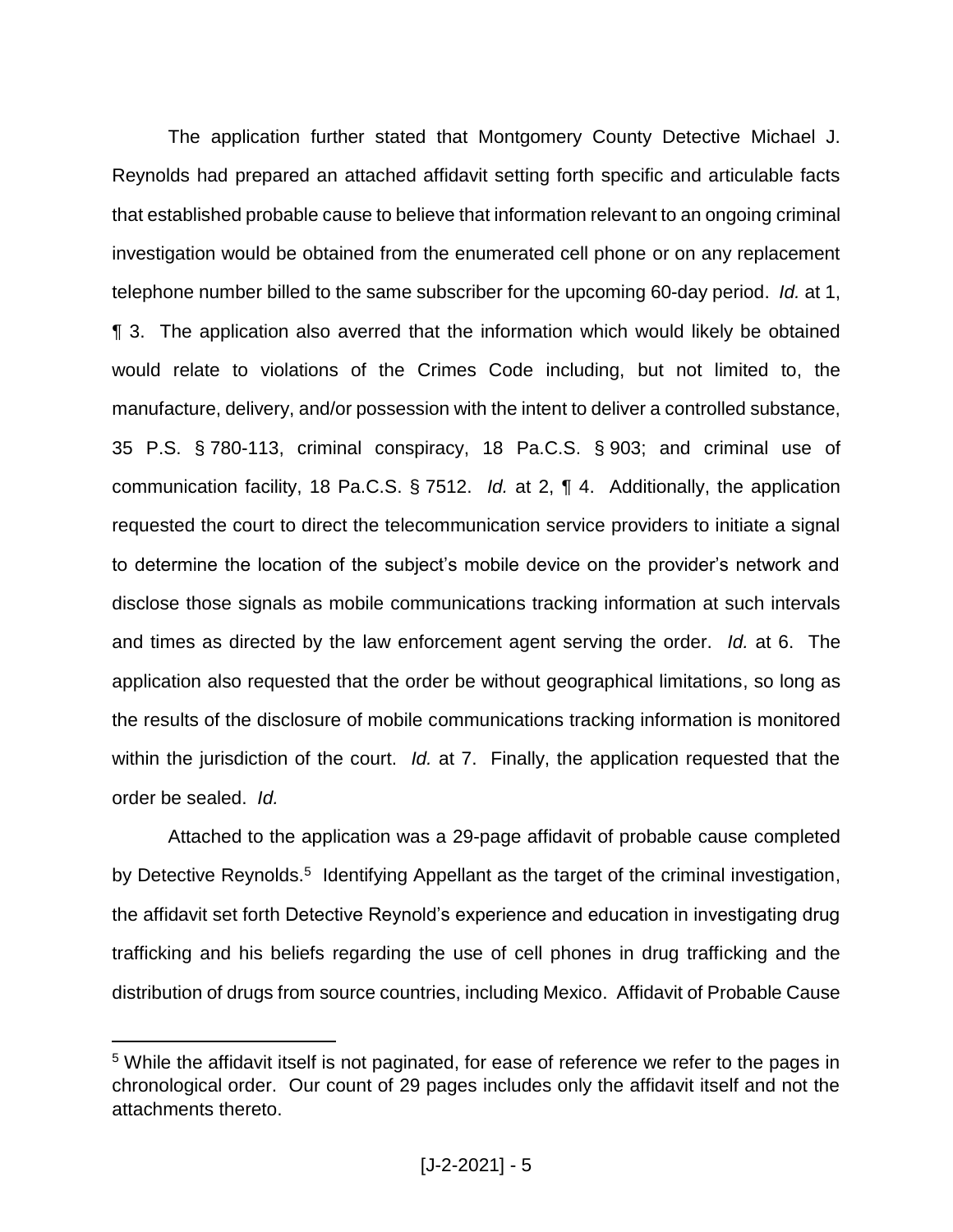of Montgomery County Detective Michael J. Reynolds, dated August 28, 2015, at 1-6. Significantly, the affidavit states that the facts alleged establish probable cause to believe that Appellant, and others known and as of yet unknown, are committing and will continue to commit offenses including, but not limited to, manufacture, delivery, and/or possession with the intent to deliver a controlled substance, 35 P.S. § 780-113, criminal conspiracy, 18 Pa.C.S. 903, dealing in proceeds of unlawful activities, 18 Pa.C.S. § 5111, and criminal use of communication facility, 18 Pa.C.S. § 7512. *Id.* at 4.

The affidavit bases its assertion of probable cause on various sources, including information provided by other investigators and law enforcement agencies, as well as three separate confidential informants who had participated in previous drug-trafficking investigations that led to the arrest of two individuals. *Id.* at 6-25. These confidential informants had personal knowledge that Appellant played a pivotal role in the Mexican drug cartel's activities under investigation.

The trial court issued orders on August 28, 2015, authorizing the requested forms of electronic surveillance pursuant to Section 5773 of the Wiretap Act.<sup>6</sup> Based upon the aforementioned application and affidavit, the court, in issuing the orders, found probable cause to believe that information relevant to an ongoing criminal investigation would be recovered by authorizing investigators to obtain data relating to the physical location of a cell phone, identified by an enumerated phone number, or any replacement telephone

<sup>&</sup>lt;sup>6</sup> The orders issued on August 28, 2015, were docketed at DA-165-2015, DA-165(A)-2015, DA-166-2015, and DA-227-2015, which subsequently were introduced into evidence at the Suppression Hearing as Commonwealth Exhibits 1 through 4, respectively. *See* N.T., Suppression Hearing, 4/10/2017, at 73-76. Each order reflected a different phone number sought to be surveilled, with the exception of DA-165(A)-2015, which was merely an extension of DA-165-2015. Thus, the three phone numbers to be surveilled each had a separate application, affidavit of probable cause, and order. The language of the orders were the same, save for the target telephone phone number specified.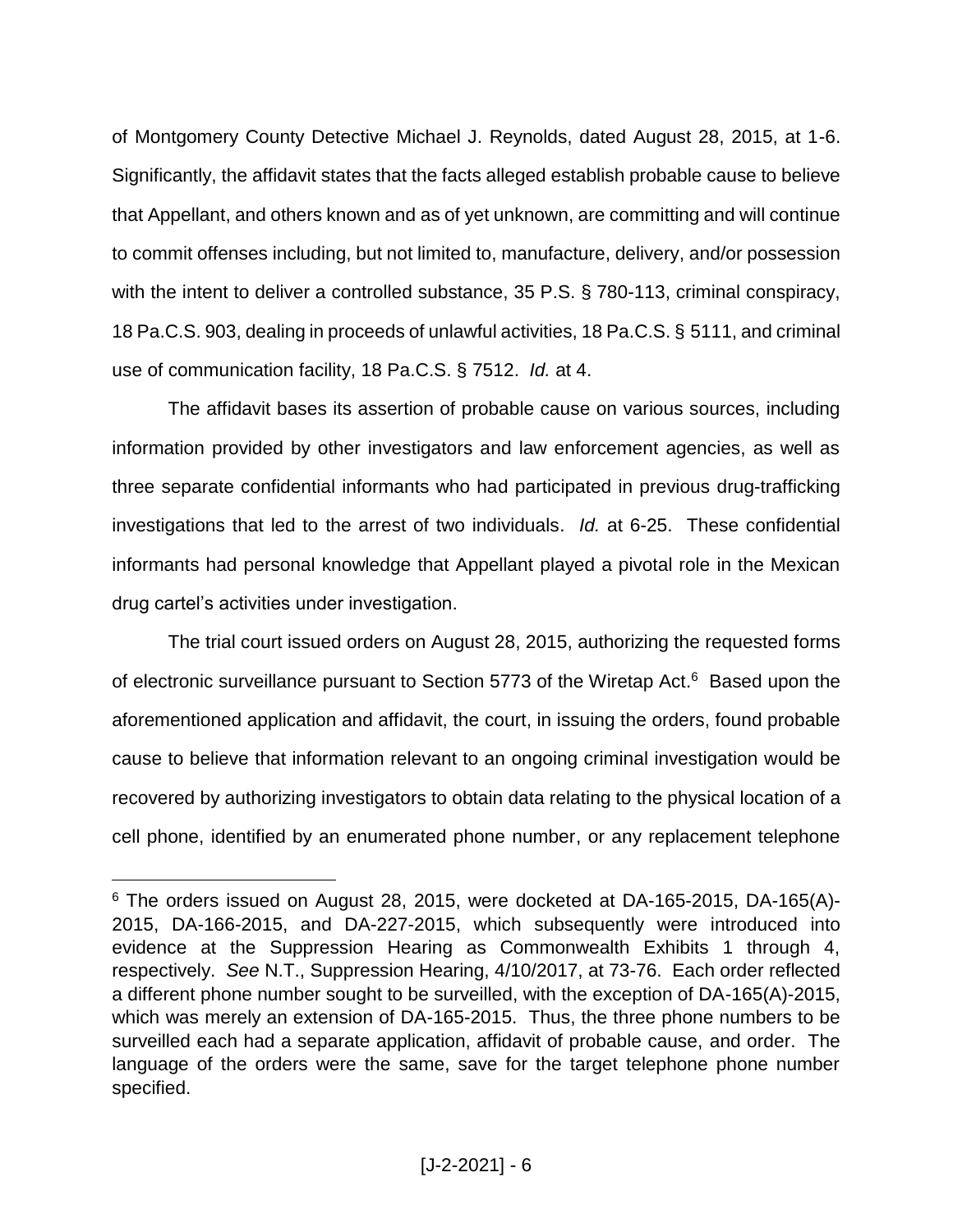number billed to the same subscriber, believed to be Appellant. Trial Court Order, DA-165-1015, 8/28/2015, at ¶ 1.<sup>7</sup>

The orders identified Appellant by name as the subject of the investigation and the source of the heroin, and stated that the information likely to be obtained by the electronic surveillance would relate to the particular criminal offenses enumerated in the application. *Id.* at **[4** 3-4. The orders specifically authorized Appellant's telecommunications service providers to send signals, otherwise known as "pings," to Appellant's cell phone at intervals and times as directed by law enforcement, which signals generate real-time CSLI, and then disclose to investigators Appellant's whereabouts.<sup>8</sup> Trial Court Order, 8/28/2015, at ¶ 9. The orders further clarified that their directives shall be without geographical limitations as long as the results of the disclosures are monitored within the jurisdiction of the court. *Id.* at 12.

On October 15, 2015, the trial court issued a nearly identical order permitting usage of the various electronic surveillance and tracking methods of the same telephone number believed to be utilized by Appellant for an additional 60 days, for a total tracking

<sup>&</sup>lt;sup>7</sup> No information was disclosed to detectives regarding any replacement telephone number billed to the same subscriber or determined to be used by the same suspect; the only information disclosed pertained to the target telephone numbers specified on the orders. Trial Court Suppression Order, 5/4/2017, at ¶¶ 17, 18.

<sup>&</sup>lt;sup>8</sup> The Superior Court has explained that a "ping" determines "the real time location of [a] cell phone by looking at the cell signal between the phone and the closest cell tower and finding the last known address where the cell phone transmitted a signal requesting service." *Commonwealth v. Rushing*, 71 A.3d 939, 946 (Pa. Super. 2013), *rev'd on other grounds*, 99 A.3d 416 (Pa. 2014). To elaborate, real-time CSLI is actively obtained via the wireless service provider sending a command signal to the targeted cell phone, which activates the phone's location subsystem to determine the location of the phone. The cell phone then transmits its location back to the wireless provider who, in turn, discloses the information to law enforcement. The location information generated is generally accurate within less than 30 meters. This case does not involve historical CSLI, discussed *infra*.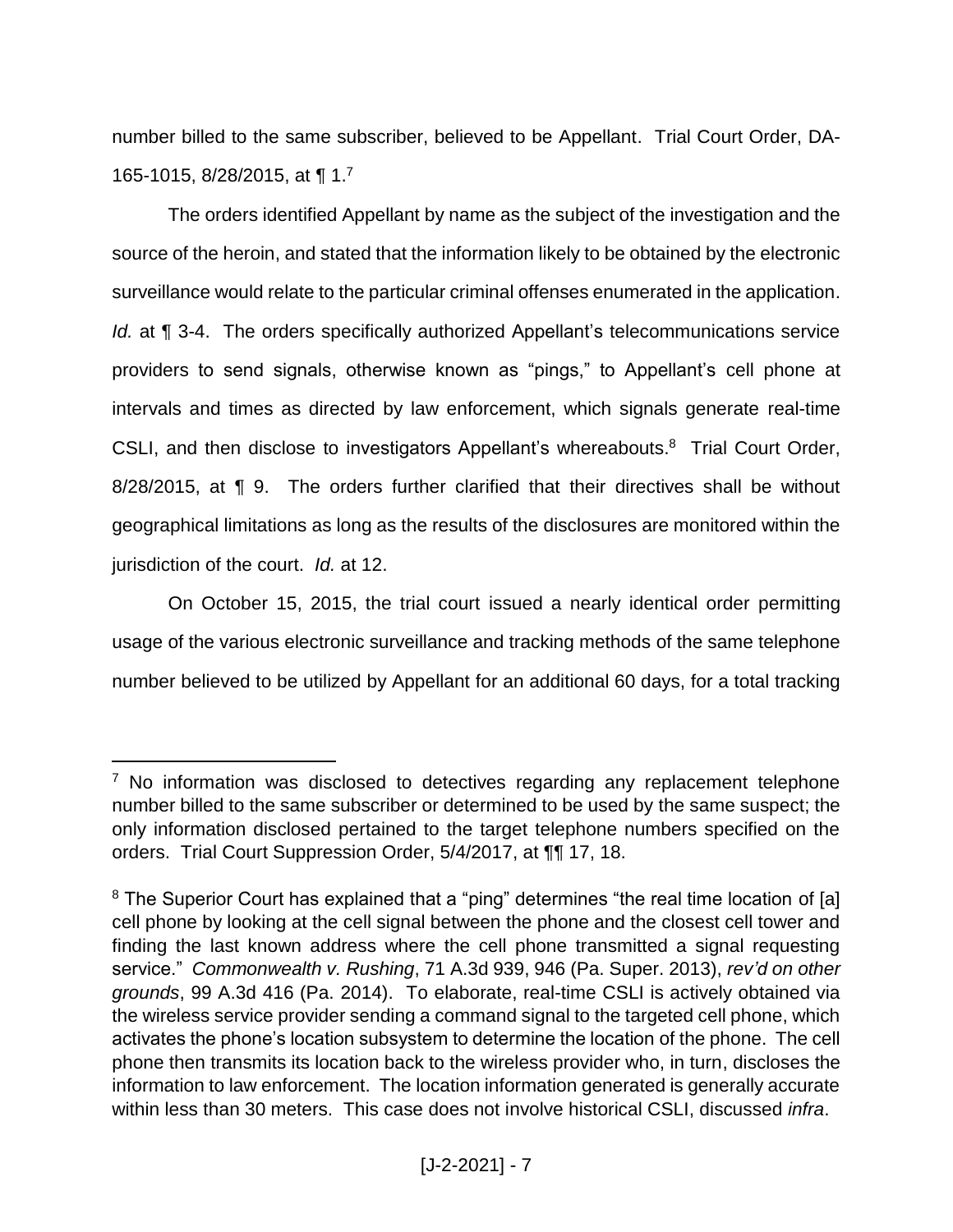period of 120 days to investigate the same enumerated violations of the Crimes Code set forth in the Commonwealth's application and affidavit of probable cause.

While not challenged in this appeal, on December 11, 2015, and January 6, 2016, the Commonwealth sought and obtained orders from the Superior Court pursuant to Subchapter B of the Wiretap Act ("Wire, Electronic, or Oral Communication"), authorizing the interception of oral, electronic, and wire communications for the cell phone registered to Appellant, as well as three other cell phones believed to be used by him. Upon examination of the information received as a result of the various orders entered, the Commonwealth was able to identify nine occasions between September of 2015 and January of 2016, when Appellant travelled from Norristown to Atlanta and New York as a member of the Mexican drug trafficking organization. During each excursion, Appellant obtained a retrofitted car battery containing three kilograms of heroin in Atlanta, returned to Norristown, and then transported the drugs to New York, using his cell phone to facilitate the transactions.

By surveilling intercepted phone conversations, detectives learned that Appellant planned to return to Norristown from Georgia on January 10, 2016, driving with the retrofitted car battery containing the drugs. Police apprehended Appellant at that time and seized from the car battery three kilograms of heroin, which was the equivalent of approximately 100,000 singe-dose bags. Appellant was arrested and charged with nine counts each of possession with intent to deliver and criminal use of a communications facility, two counts of dealing in unlawful proceeds, and one count each of conspiracy to commit possession with intent to deliver and corrupt organizations.

On May 27, 2016, Appellant filed a motion to suppress raising several issues, including a challenge to the real-time CSLI collected by investigators. Relevant here, in a supplement to the motion to suppress filed on November 18, 2016, Appellant contended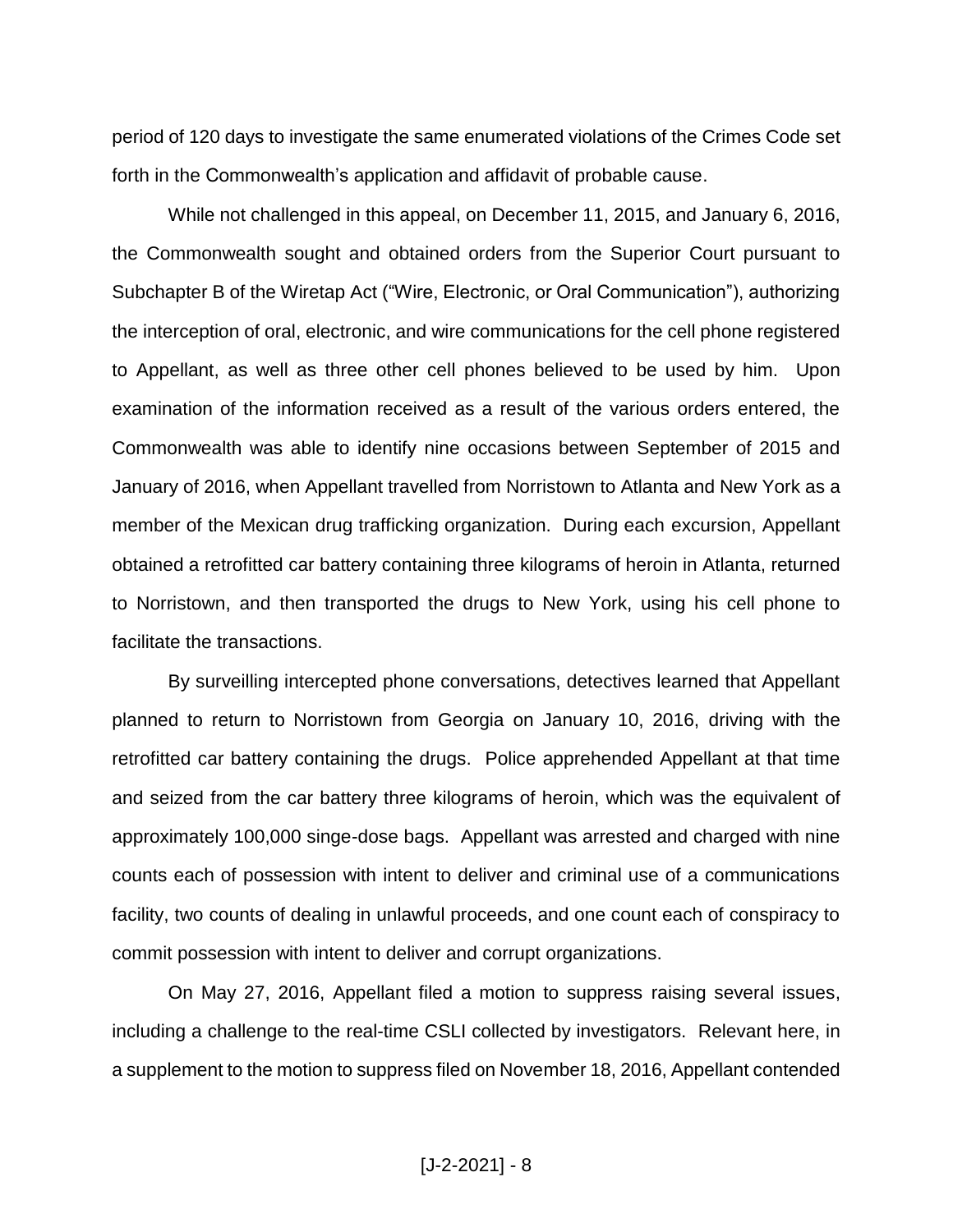that the Commonwealth failed to "seek a search warrant from the [c]ourt to legally utilize 'Mobile Tracking Technology' . . . or similar technology . . . as . . . is required and necessary under Article I, Section 8 of the Pennsylvania Constitution and the Fourth Amendment of the United States Constitution." Supplement to Motion to Suppress, 11/18/2016, at ¶ 5. Appellant maintained that the use of mobile tracking technology constitutes a "search" for constitutional purposes that is unreasonable, as general searches are constitutionally prohibited absent a warrant based upon probable cause. *Id.*  at ¶ 6. Concluding that the orders authorizing the real-time CSLI failed to satisfy the probable cause standard, Appellant posited that the evidence obtained pursuant to those orders must be suppressed. In his supporting Memorandum of Law, Appellant alleged that the detectives tracked his real time CSLI for at least 60 days, into private residences without limitation. Memorandum of Law in Support of Supplemental Motion to Suppress Evidence, 3/16/2017, at 14.

Following a hearing on April 10, 2017, the trial court denied Appellant's motion to suppress. In its opinion in support thereof, the trial court held, *inter alia*, that under a totality of the circumstances test and based on the four corners of the affidavit of probable cause, the court orders for mobile communication tracking information are supported by probable cause. Trial Court Suppression Opinion, 5/4/2017, at ¶ 12. The court explained that probable cause existed from the combined information of the three confidential informants, the cellular analysis of electronic devices that corroborated at least one of the confidential informant's information, and the call detail records revealing that Appellant was in contact with known drug dealers in Mexico and other persons previously apprehended in a narcotics case. *Id.* at ¶ 15.

The trial court further rejected Appellant's claim that the challenged orders were unlawful general warrants because they failed to include limitations on the time and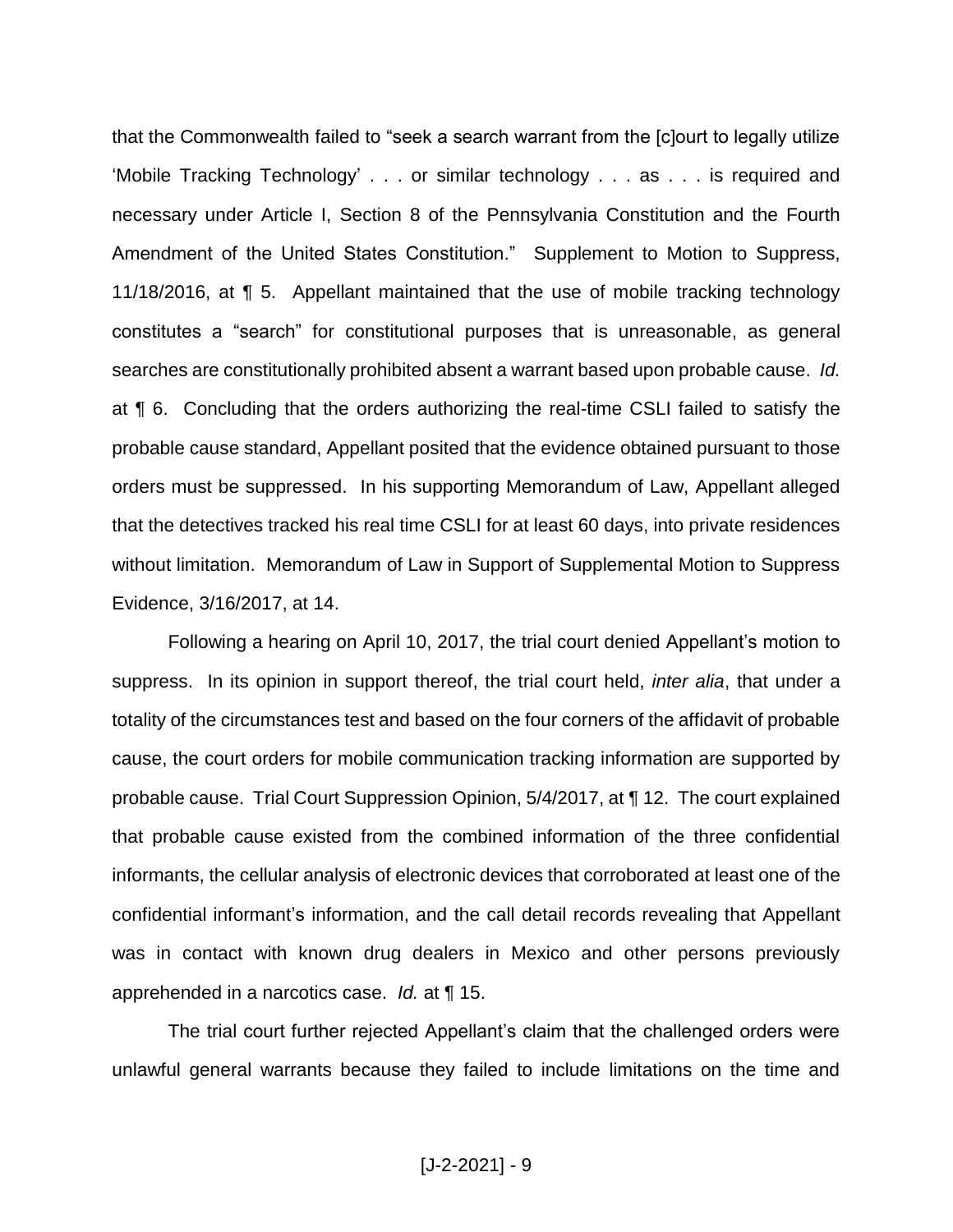manner of real-time location tracking. The trial court reasoned that Subchapter E of the Wiretap Act does not require limitations on the time or manner of phone location tracking. *Id.* at ¶ 11. Recognizing that the state and federal constitutions require that a warrant describe the items to be seized as specifically as reasonably possible, the court opined that this requirement was satisfied as each order in this case was particularized to a single phone number's activity and, thus, did not constitute a general warrant. *Id.* at ¶ 11.

During the jury trial, the parties stipulated that between September 13, 2015 and December 5, 2015, Appellant made seven trips from Norristown, Pennsylvania, to Atlanta, Georgia, to acquire from Marcelo Enciso approximately three kilograms of heroin concealed in a car battery. The parties further stipulated that Appellant would then deliver the car battery concealing the drugs to the Hernandez family in Bronx, New York, and return later to collect the proceeds from the drug sale. The Commonwealth presented evidence consistent with the stipulation, including multiple phone calls between Appellant and the other participants discussing coordination of the trips and the price of the drugs. The Commonwealth further presented photos taken in Atlanta depicting Enciso and Appellant exchanging car batteries outside of a gas station. Appellant testified on his own behalf, admitting that he engaged in the alleged drug transactions, but contending that he did so under duress, claiming that the Mexican drug cartels coerced him to act as a drug courier by threatening to kill members of his family if he did not cooperate.

The jury convicted Appellant of all charges, with the exception of corrupt organizations. On November 29, 2017, the trial court sentenced Appellant to an aggregate term of incarceration of 40 to 80 years, followed by 10 years of probation. Appellant timely filed a notice of appeal, raising several issues. Germane to this appeal, Appellant challenged the trial court's denial of his motion to suppress. Specifically, in his Pa.R.A.P. 1925(b) statement, he framed his issue as follows: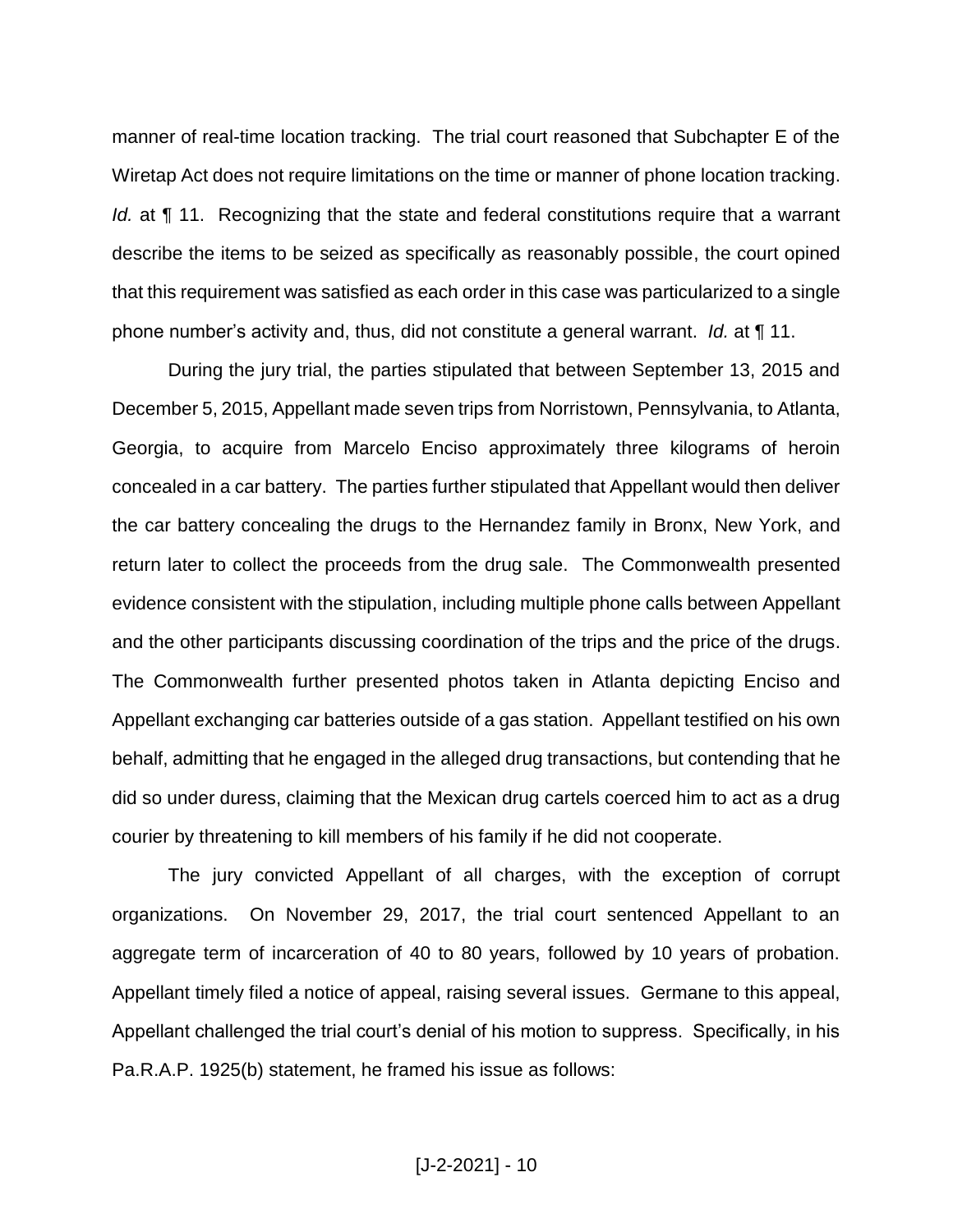Whether the trial court erred by failing to suppress all evidence derived from the warrantless real-time tracking of [his] cell phone where such evidence was obtained in violation of the Pennsylvania Wiretap Act, Article I, Section 8 of the Pennsylvania Constitution, and the Fourth and Fourteenth Amendment to the United States Constitution?

Concise Statement, 1/31/2018, at 1.

#### *II. Trial Court Opinion*

In its opinion pursuant to Pa.R.A.P. 1925(a), the trial court held that Appellant waived his challenge to the denial of suppression of CSLI information by setting forth a vague statement of matters complained of on appeal that did not disclose what evidence was obtained without a court order or warrant. Trial Court Opinion, 3/8/2018, at 7. Examining the grounds upon which Appellant sought to suppress the CSLI evidence at the suppression hearing, the court found that none of those claims encompassed the issue of whether the Commonwealth obtained and used information without obtaining a warrant. *Id.* at 8-9. Acknowledging that Appellant may be claiming that the court orders authorizing the electronic surveillance of CSLI were insufficient because warrants were required, the court concluded that Appellant could not be making such claim, as the Wiretap Act specifically requires court orders, not warrants. *Id.* at 8. The court additionally found that Appellant's remaining claims, unrelated to this appeal, lacked merit.

#### *III. The Carpenter Decision*

Approximately three months after the trial court issued its opinion and before the Superior Court adjudicated Appellant's direct appeal, the United States Supreme Court decided C*arpenter v. United States*, 138 S.Ct. 2206 (2018), which addressed "whether the Government conducts a search under the Fourth Amendment when it accesses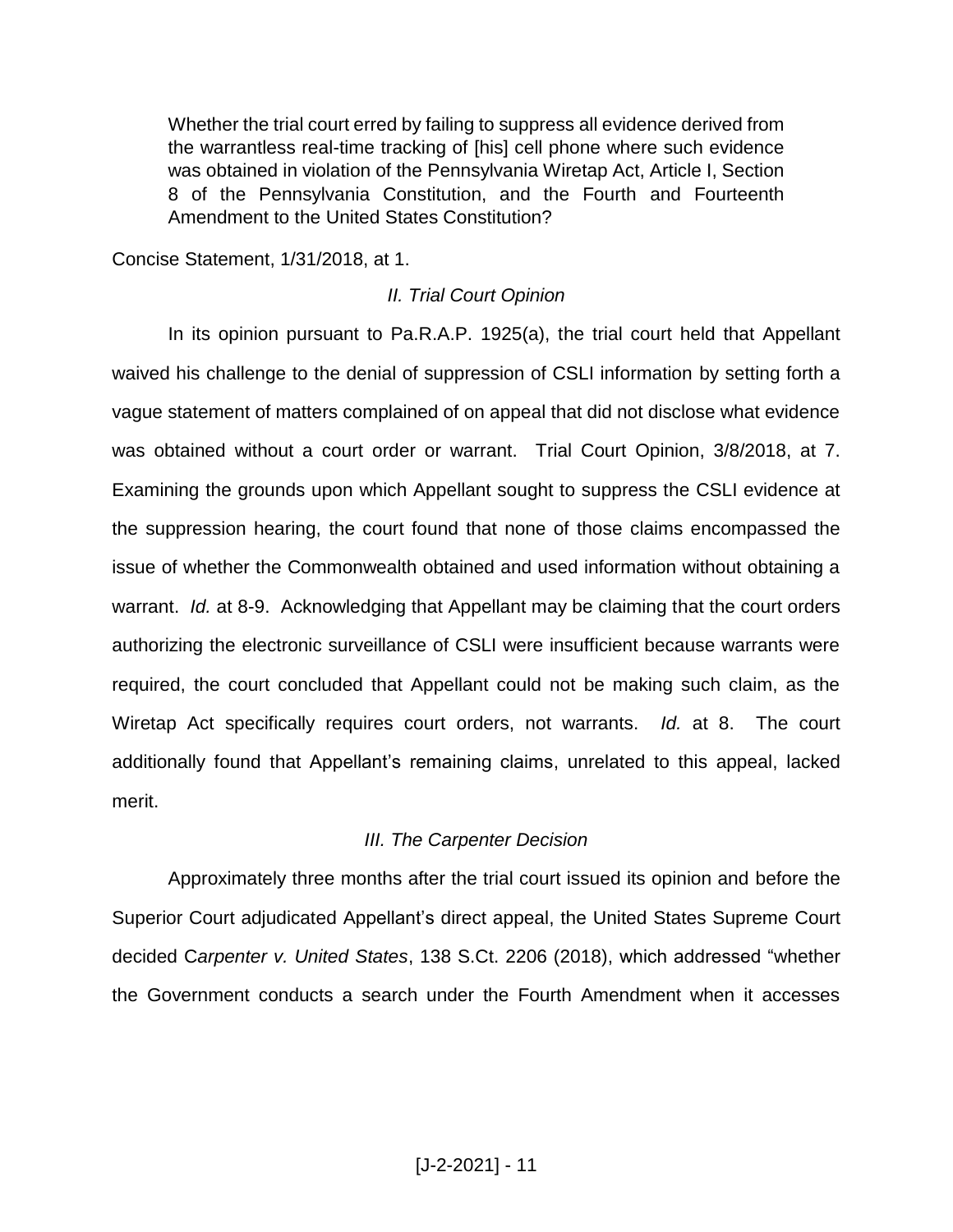historical cell phone records that provide a comprehensive chronicle of the user's past movements."<sup>9</sup> *Id.* at 2211.

Based on suspicions that Carpenter was involved in a string of robberies, federal prosecutors sought and obtained two court orders pursuant to the Federal Stored Communications Act ("SCA"). That statute permits the government to compel the disclosure of certain telecommunications records upon a demonstration of "specific and articulable facts showing that there are reasonable grounds to believe" that the records sought are "relevant and material to an ongoing criminal investigation." 18 U.S.C.  $§$  2703(d).

The two orders, issued by federal magistrate judges pursuant to Section 2703(d) of the SCA ("D orders"), directed Carpenter's wireless service providers to disclose to prosecutors historical CSLI records for a four-month interval (127 days) coinciding with when the robberies occurred. The records revealed the location of Carpenter's cell phone whenever it made or received calls during the requested timeframe. The information received from these records placed the phone near four of the robberies. Carpenter subsequently was arrested and charged with six counts each of robbery and carrying a firearm during a federal crime of violence.

Prior to trial, Carpenter moved to suppress the historical CSLI records provided by his wireless carriers, contending that the government's seizure of the records violated the Fourth Amendment because they had been obtained without a warrant supported by probable cause. The district court denied the suppression motion, and Carpenter subsequently was convicted of six counts of robbery, and five firearm offenses. On

<sup>&</sup>lt;sup>9</sup> Unlike real-time CSLI, which, as noted, is obtained when the wireless service provider sends a command signal to the targeted cell phone to activate the phone's location subsystem and then provides the current location of the phone to law enforcement, historical CSLI is automatically generated and routinely collected by wireless service providers each time a cell phone connects to a cell tower.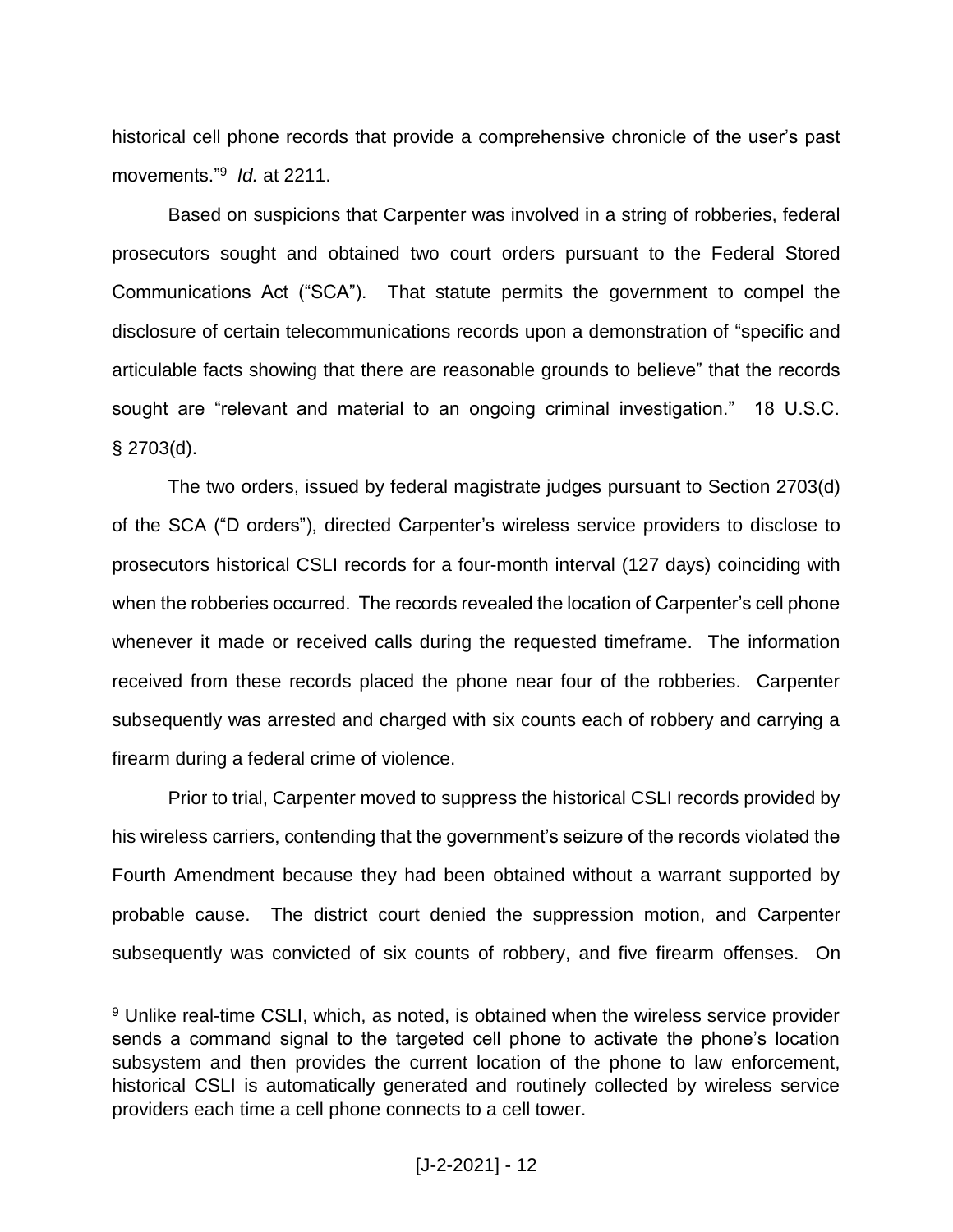appeal, the United States Court of Appeals for the Sixth Circuit affirmed Carpenter's judgment of sentence, finding that he lacked a reasonable expectation of privacy in the location information collected by the FBI because he had voluntarily shared that information with his wireless carriers.

The United States Supreme Court reversed. Recognizing the ever-evolving nature of digital technology, the High Court observed that historical CSLI records maintained by wireless network providers did not fit neatly under existing jurisprudence. *Id.* at 2214. The Court reasoned that requests to obtain cell phone location records implicate two lines of cases involving privacy interests. Relating to the first line of cases, which pertain to an individual's expectation of privacy in his physical location and movements, the Court contrasted its decision in *United States v. Knotts*, 460 U.S. 276 (1983), which held that law enforcement's use of a beeper to aid in tracking Knotts' car was not a search for purposes of the Fourth Amendment because a person travelling in an automobile on public streets has no expectation of privacy in his movements from one place to another, with *United States v. Jones,* 565 U.S. 400 (2012), which found that the federal agents' installation of a GPS tracking device on Jones' car to monitor continually the vehicle's movement for 28 days constituted a search under the Fourth Amendment. *Id.* at 2215. Examining the privacy interests involved, the Court concluded that collection of historical CSLI records present greater privacy concerns than the GPS monitoring of a vehicle in *Jones* because a cell phone "tracks nearly exactly the movements of its owner." *Id.* at 2218.

The second line of cases implicated by the collection of historical CSLI, the Court found, involved the long-standing principle that a person does not have a reasonable privacy interest in information he voluntarily turns over to third parties, *i.e.*, the third-party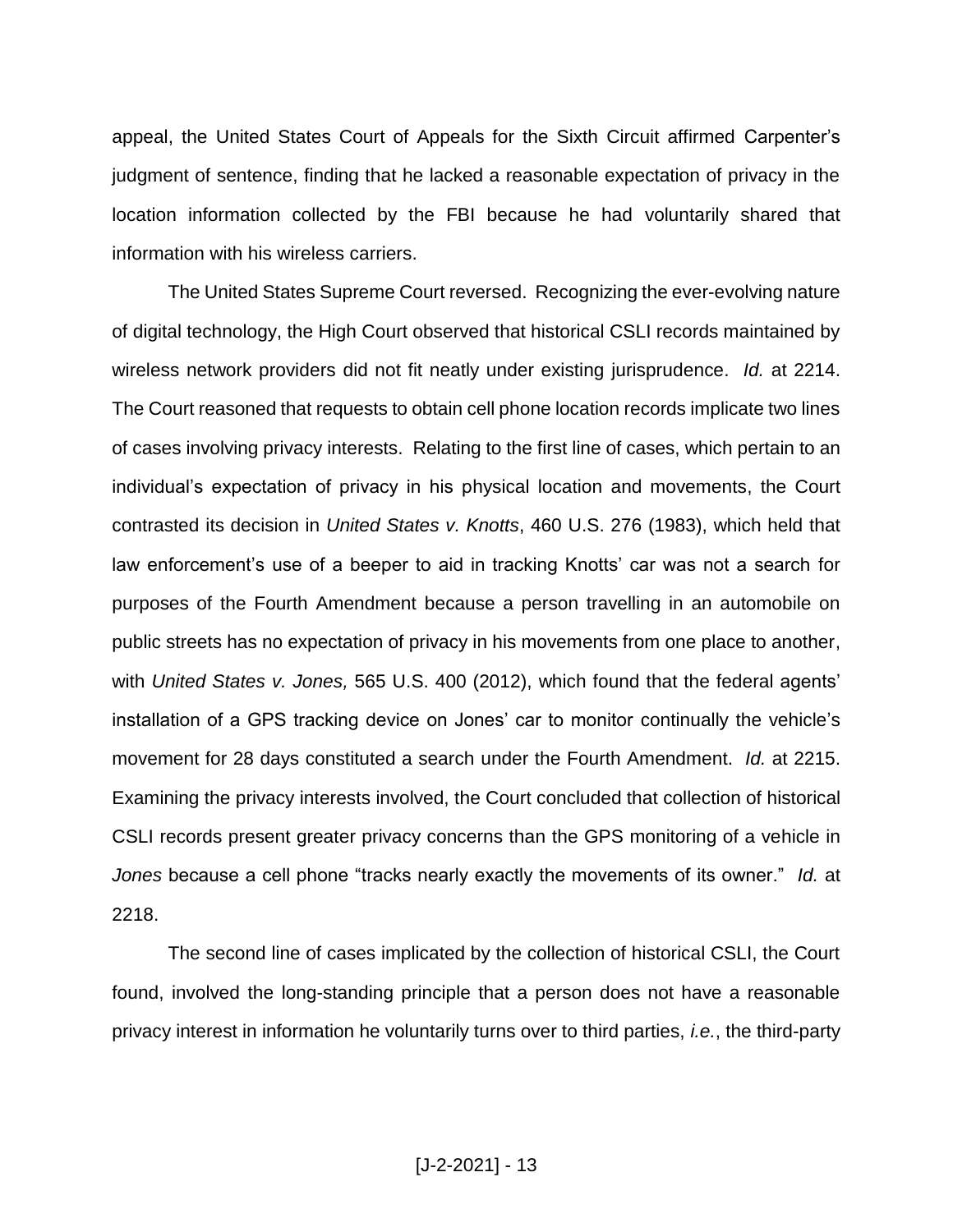doctrine.<sup>10</sup> *Id.* at 2216. Observing that CSLI conveys a "detailed and comprehensive record of the person's movements," the Court declined to extend the third-party doctrine to historical CSLI, concluding that a third party's possession of CSLI does not overcome the phone user's claim to Fourth Amendment protection. *Id.* at 2217. The Court based its conclusion on the fact that historical CSLI, while commercially generated, is not voluntarily "shared" as one understands the term, considering that cell phones are "indispensable to participation in modern society," and that "a cell phone logs a cell-site record by dint of its operation, without any affirmative act on the part of the user beyond powering it up." *Id.* at 2220.

Accordingly, the High Court held that "an individual maintains a legitimate expectation of privacy in the record of his physical movements as captured through CSLI," and that the "location information obtained by law enforcement from Carpenter's wireless carriers was the product of a search." *Id.* at 2217. The Court emphasized that historical CSLI's "time-stamped data provides an intimate window into a person's life, revealing not only his particular movements, but through them his 'familial, political, professional, religious, and sexual associations.'" *Id.* (citing *United States v. Jones*, 565 U.S. 400, 415 (2012) (Sotomayor, J., Concurring)). The Court characterized the location records as holding the "privacies of life," observing that individuals compulsively carry their cell phones at all the times beyond public thoroughfares and into private residences and potentially revealing venues. *Id.* at 2217-18 (citation omitted). The Court observed that the "retrospective quality of the data here gives police access to a category of information otherwise unknowable." *Id.* at 2218. Thus, the Court concluded, when the government

<sup>10</sup> The third-party doctrine originated in *United States v. Miller*, 425 U.S. 435, 443 (1976), where the Court held that one who revealed his affairs to another had taken the risk that the information would be conveyed by that person to the government.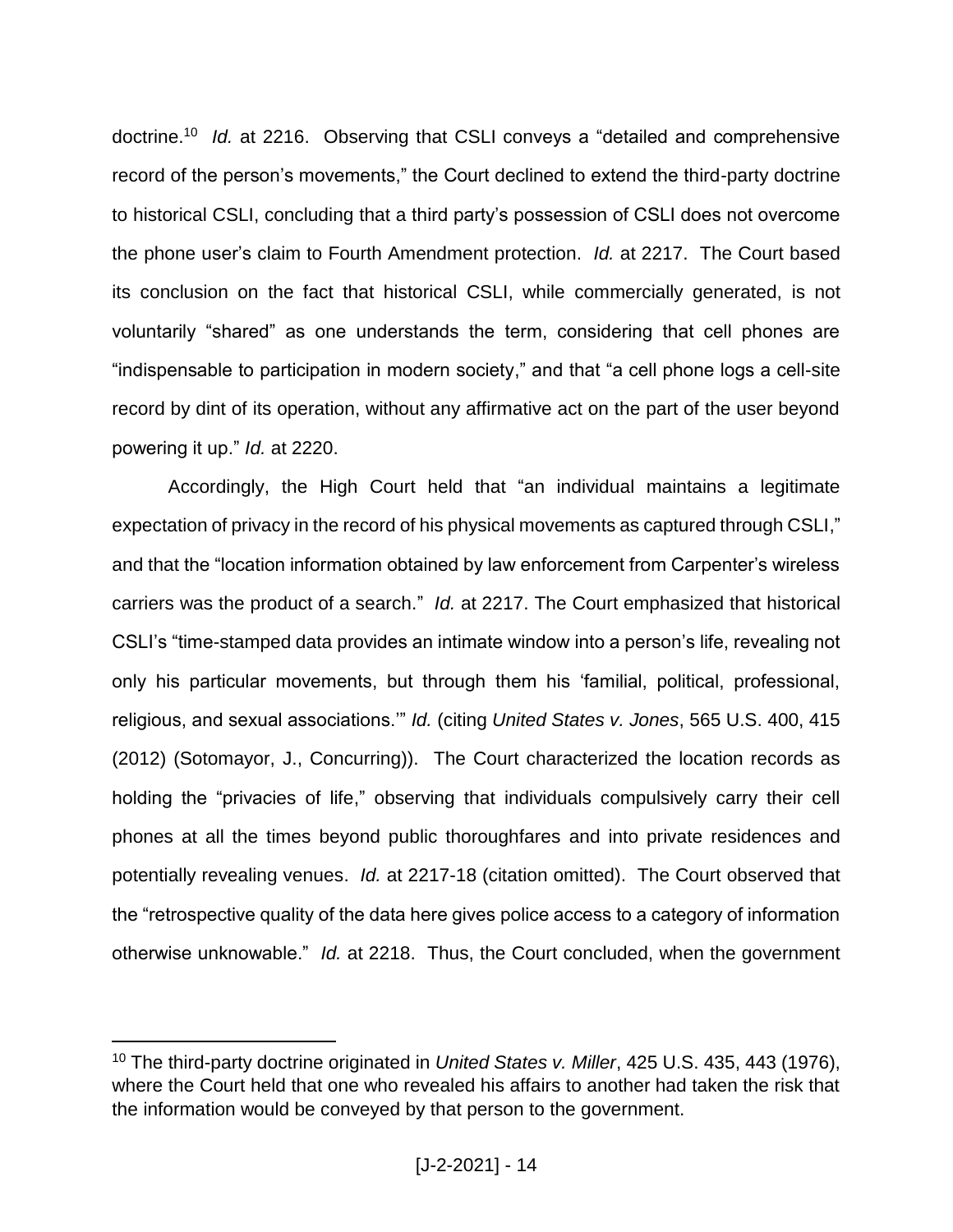obtained Carpenter's CSLI from the wireless carriers, it invaded his reasonable expectation of privacy in the whole of his physical movements. *Id.* at 2219.

Based on the foregoing, the Court held that the government must generally obtain a warrant supported by probable cause before acquiring historical CSLI records.<sup>11</sup> *Id.* at 2221. Addressing the D orders issued to obtain Carpenter's historical CSLI, the Court determined that those orders did not satisfy the Fourth Amendment because the federal statute only required the government to show "reasonable grounds" for believing that the "records were relevant and material to an ongoing investigation." *Id.* (citing 18 U.S.C. § 2703(d)). The Court found that this burden fell "well short of the probable cause required for a warrant," emphasizing the lack of some quantum of individualized suspicion. *Id.* Thus, the Court declared that before compelling a wireless carrier to turn over a subscriber's CSLI, the government must obtain a warrant. *Id.*

Finally, while the High Court determined that Carpenter was entitled to relief, the Court emphasized that its decision should be construed as a narrow one, stating explicitly that the decision did not extend to matters not before it, including the collection of realtime CSLI, which is at issue here. *Id.* at 2220.

## *IV. Appeal in Superior Court*

On appeal to the Superior Court, Appellant argued, *inter alia*, that the trial court erred by holding that he waived his challenge to the denial of suppression of real-time CSLI evidence by failing to set forth the claim clearly in his Pa.R.A.P. 1925(b) statement of matters complained of on appeal. Appellant further contended that the trial court erred in denying his motion to suppress CSLI evidence where the Commonwealth illegally

<sup>&</sup>lt;sup>11</sup> The Court recognized that an exception to this general rule would exist where the exigencies of the circumstances render the needs of law enforcement so compelling that a warrantless search is objectively reasonable. *Id.* at 2222.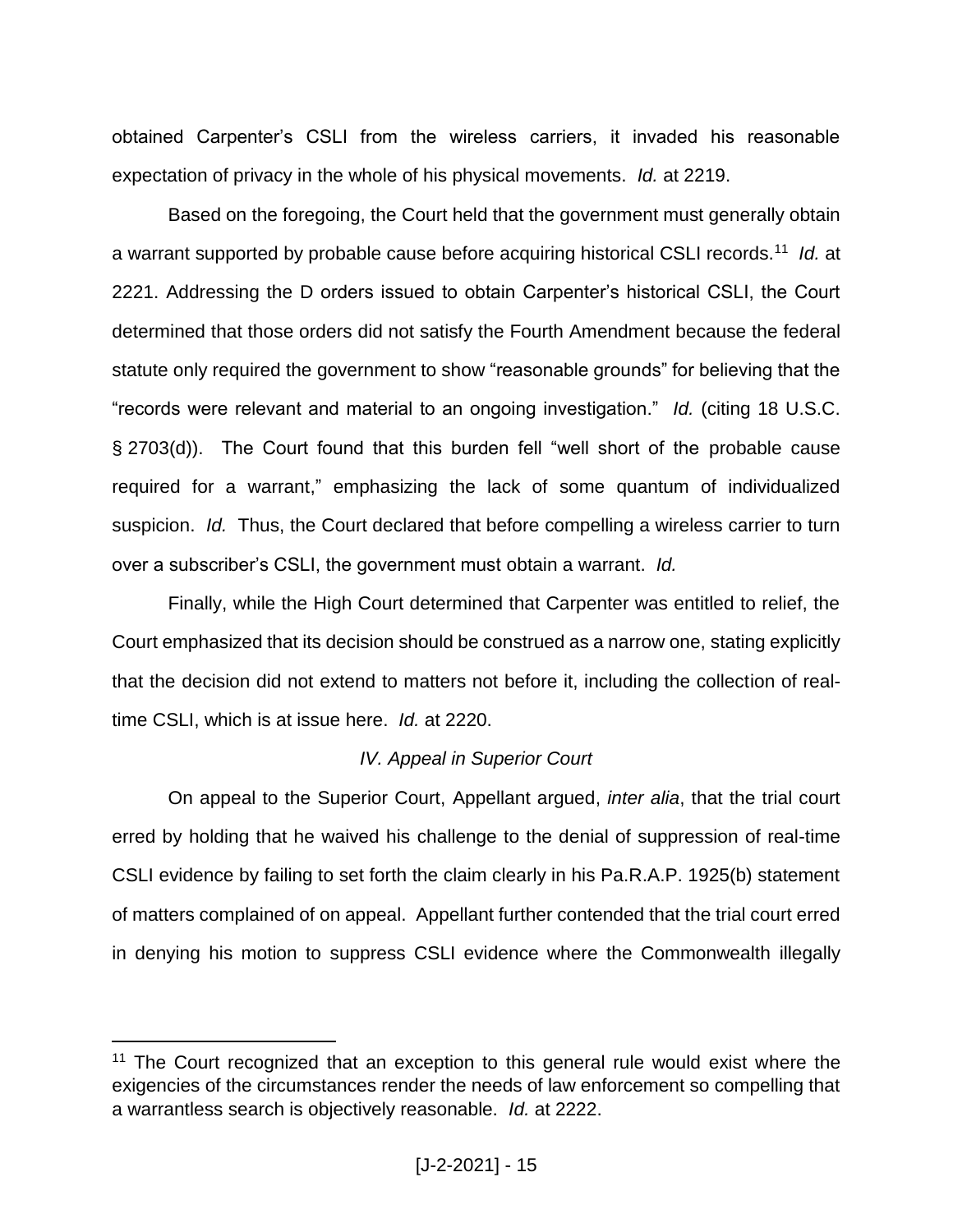tracked his cell phone in violation of the Pennsylvania Constitution, the Fourth Amendment, and the High Court's then-recent decision in *Carpenter*.

The Superior Court affirmed Appellant's judgment of sentence. *Commonwealth v. Pacheco*, 227 A.3d 358 (Pa. Super. 2020). Initially, the court agreed with Appellant that he preserved his challenge to the warrantless collection of CSLI evidence by presenting the issue in his motion to suppress and setting forth the issue with sufficient clarity in his Pa.R.A.P. 1925(b) statement of matters complained of on appeal. *Pacheco*, 227 A.3d at 365-66.

Regarding the merits of Appellant's suppression claim, the Superior Court observed *Carpenter's* holding that the acquisition of historical CSLI evidence constituted a search for constitutional purposes, and that the government must generally obtain a warrant supported by probable cause before acquiring such records. *Id.* at 368. The court further observed *Carpenter's* holding that the "D orders" were insufficient because the governing statute only required prosecutors to demonstrate reasonable grounds for believing that the records were relevant and material to an ongoing investigation, which fell short of the probable cause standard required for a warrant. *Id.* at 368-69.

Finding "no meaningful distinction between the privacy issues related to historical and real-time CSLI," the Superior Court extended *Carpenter's* rationale to real-time CSLI tracking, and held that Appellant has a legitimate expectation of privacy in the real-time record of his physical movements. *Id.* The court concluded that when prosecutors sought and obtained real-time information about Appellant's location, they conducted a "search" under the state and federal charters. *Id.*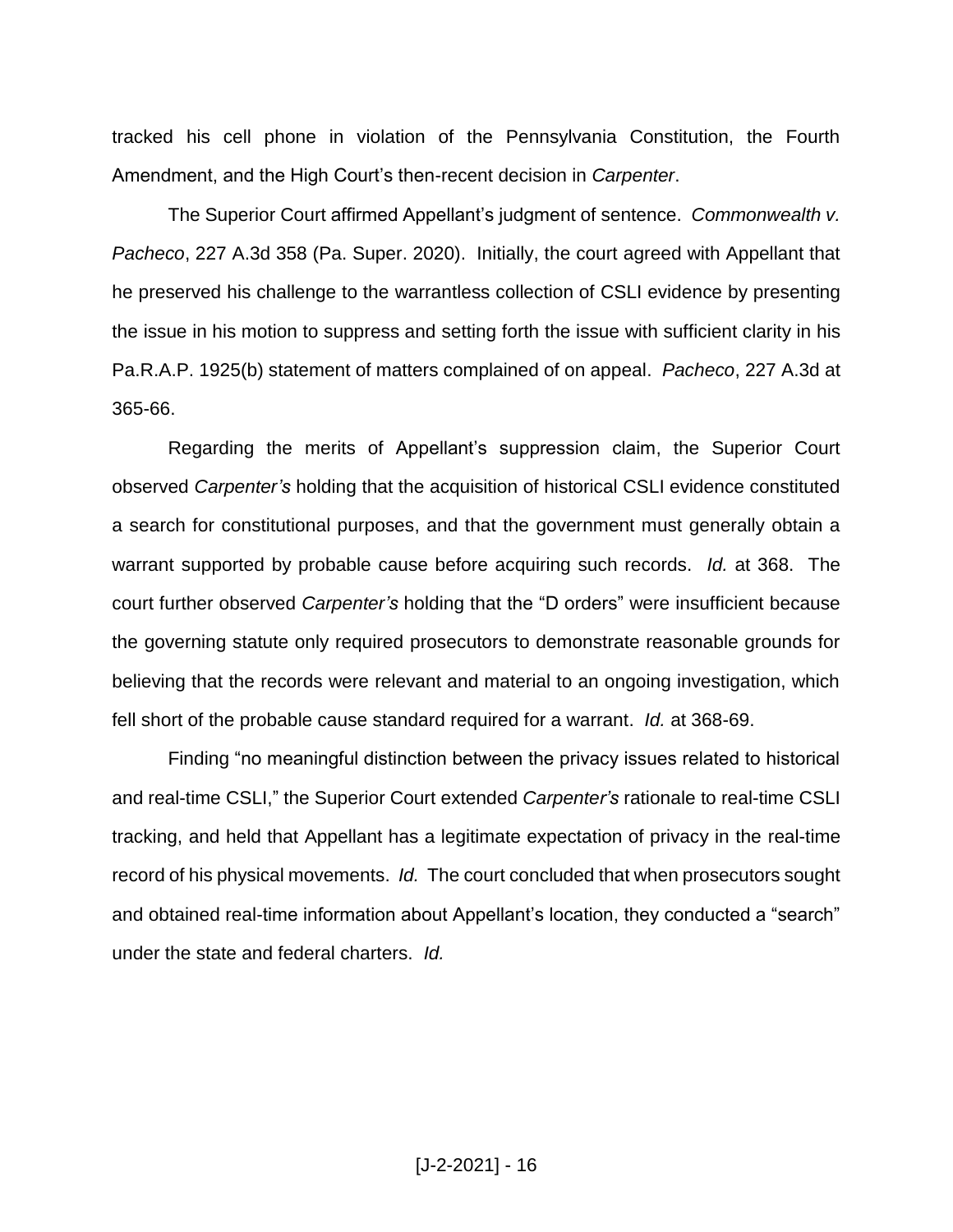The Superior Court next examined whether the orders authorizing disclosure of the CSLI satisfied the warrant requirements of the Fourth Amendment.<sup>12</sup> The court relied upon *Dalia v. United States*, 441 U.S. 238 (1979), for the proposition that orders issued under the federal Wiretap Act constituted warrants under the Fourth Amendment if three requisites were satisfied: (1) the orders must be issued by neutral, disinterested magistrates; (2) those seeking the orders must demonstrate probable cause to believe that "the evidence sought will aid in a particular apprehension or conviction" for a particular offense; and (3) the orders must particularly describe the items to be seized and the place to be searched. *Pacheco*, 227 A.3d at 371 (citing *Dalia*, 441 U.S. at 255).

The Superior Court concluded that the orders issued here pursuant to Subchapter E of Pennsylvania's Wiretap Act satisfied the requisites set forth by the High Court in *Dalia* because: (1) the orders were issued by a neutral, disinterested common pleas court judge who was authorized to issue the orders under Sections 5772(a) and 5773 of the Wiretap Act; (2) the orders specifically stated that there was probable cause that the information sought would aid in the apprehension of Appellant for the particular offenses including, but not limited to, the manufacture, delivery and/or possession with intent to deliver a controlled substance, criminal conspiracy, and criminal use of a communication facility; and (3) the orders described the place to be searched (Appellant's cell phone) and the items to be seized (the real-time CSLI for that phone). *Id.* at 372. Accordingly, the court ruled that the orders were the equivalent of a warrant obtained pursuant to the Fourth Amendment, and thus, the search in this case was legal. *Id.*

<sup>&</sup>lt;sup>12</sup> The Superior Court found that Appellant did not set forth a separate analysis pursuant to *Commonwealth v. Edmunds*, 586 A.2d 887, 895 (Pa. 1991), regarding whether the Pennsylvania Constitution provided him with greater protection than the federal constitution; thus, it presumed that Appellant is entitled to the same protection under both the federal and state charters, and examined his claim solely pursuant to Fourth Amendment jurisprudence. *Pacheco*, 227 A.3d at 366 n.8.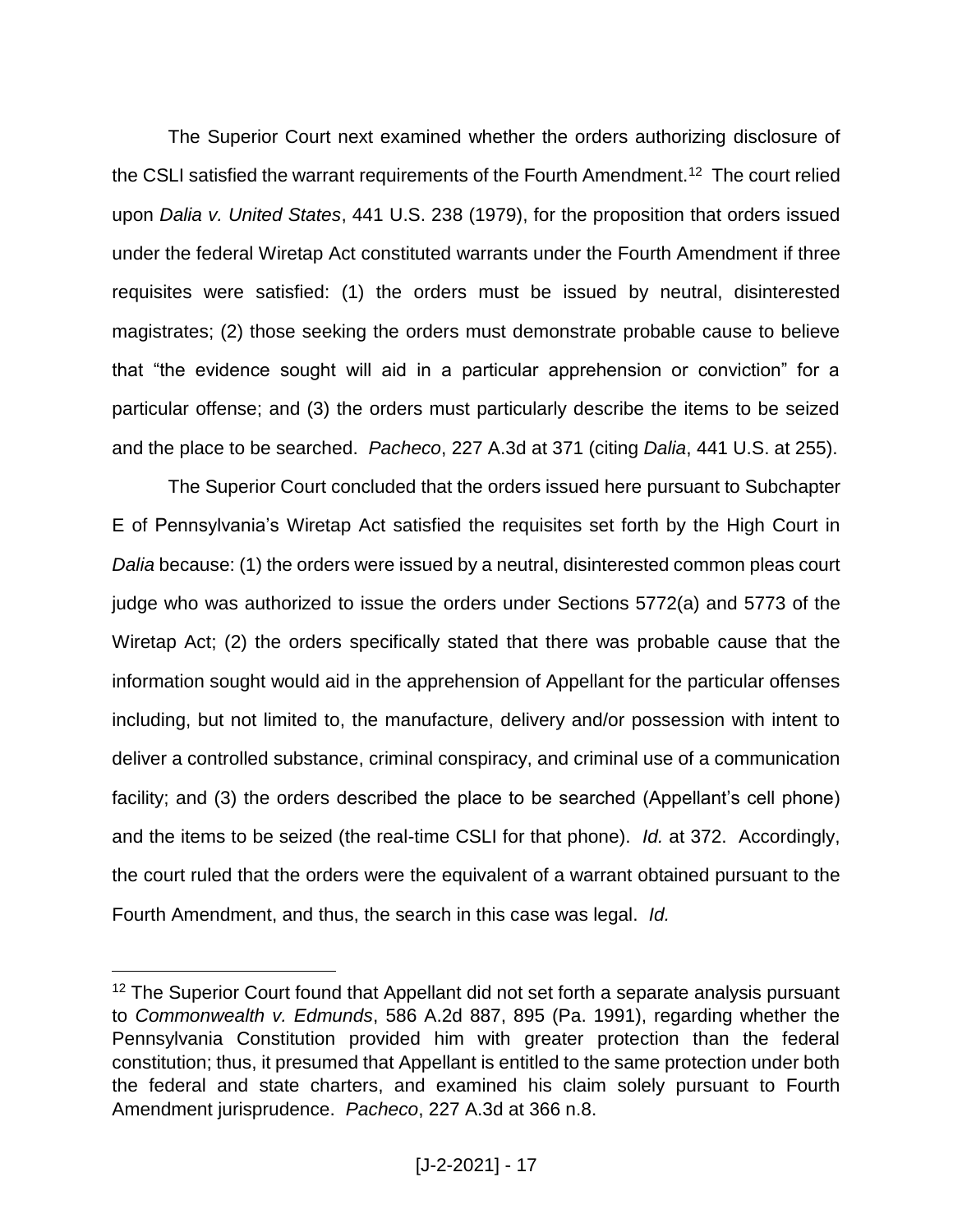The Superior Court emphasized that the orders were obtained pursuant to lengthy affidavits of probable cause, extensively detailing the criminal investigation into Appellant's role in the Mexican cartel's illegal activities at issue, which were attested to by the personal observation of the affiant, information provided by other law enforcement agencies, several confidential informants, and information from other electronic and physical surveillance. *Id.* When read in their entirety, the Superior Court held, the orders "indicate that the [trial] court found *probable cause* that the information obtained would lead to evidence that [Appellant] was violating specific provisions of the [C]rimes [C]ode and would enable law enforcement to track and locate him through his cell phone." *Id.* at 372-373.

The Superior Court reasoned that the orders were substantially different from the "D orders" issued in *Carpenter*, which were based merely on "*reasonable grounds*" to believe that the records sought were relevant and material to an ongoing criminal investigation. *Id.* at 373 (citing 18 U.S.C. § 2703(d)). The court emphasized that "[u]nlike the Pennsylvania Wiretap Act, the federal statute did not require, and the government did not provide, an affidavit of probable cause individualized to Carpenter and his suspected crimes for the issuance of the 'D orders.'" *Id.* at 373.

#### *V. Allowance of Appeal in this Court*

This Court subsequently granted Appellant's petition for allowance of appeal to address the following issues:

(1) Whether the Superior Court Panel erred in finding that an Order by a Court of Common Pleas permitting the Commonwealth to search 108 days of real time cell site location information was the equivalent of a search warrant, as required by *United States v. Carpenter*, 138 S.Ct. 2206, 201 L. Ed. 2d 507 (2018)? Furthermore, did the Order of the Court of Common Pleas permit the Commonwealth to track Petitioner's cell phone(s) in violation of the Pennsylvania Constitution, the Fourth Amendment, the Pennsylvania Wiretap Act and the recent decision in *Carpenter*?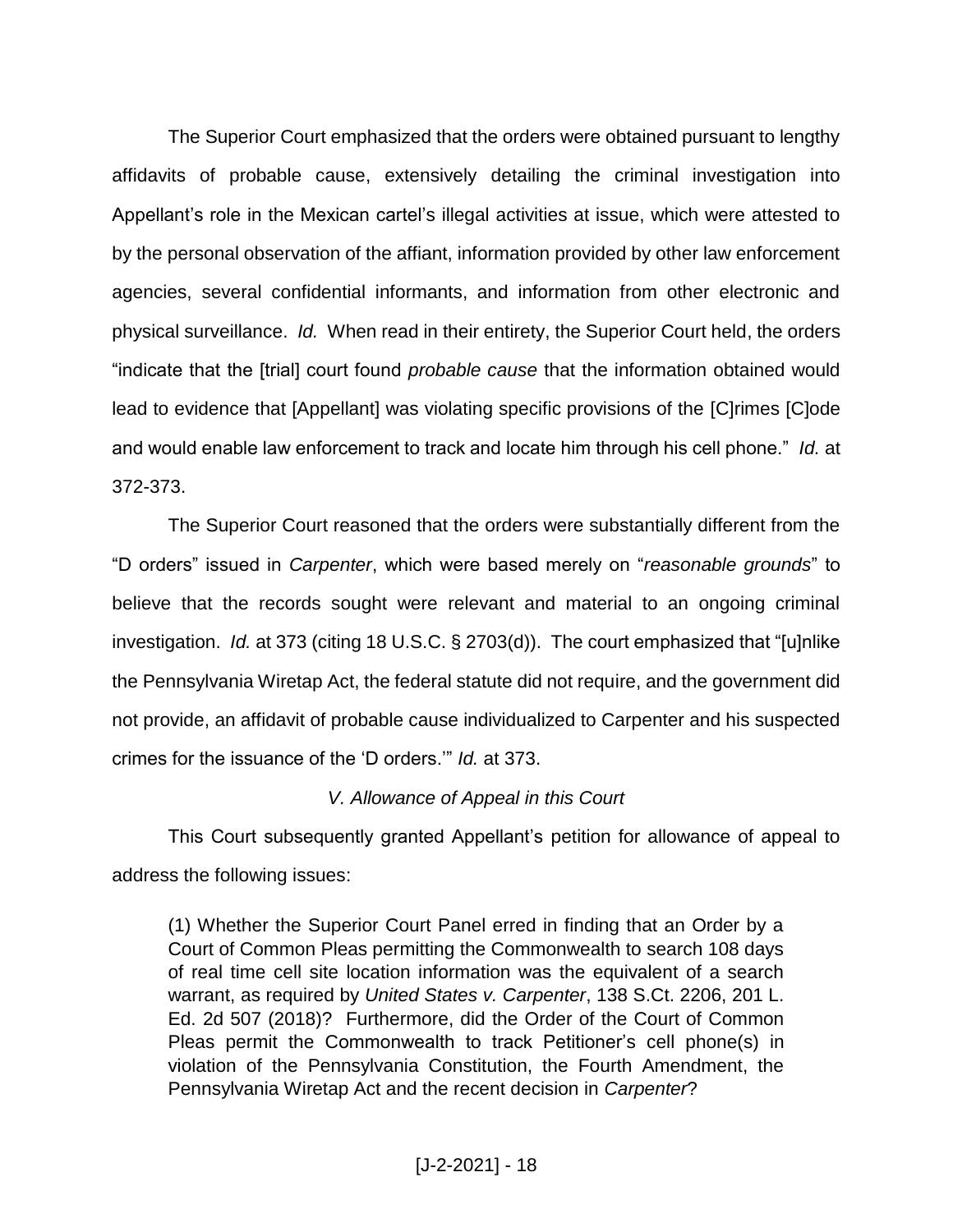(2) Whether the Superior Court properly held that the decision of the United States Supreme Court in *Carpenter v. United States*, 138 S.Ct. 2206, 201 L. Ed. 2d 507 (2018), extends to the collection of real time cell site location information.

*Commonwealth v. Pacheco*, 237 A.3d 396 (Pa. 2020).<sup>13</sup>

 $\overline{a}$ 

As these issues ultimately challenge the decision of the suppression court, our standard of review is whether the suppression record supports the trial court's factual findings; we maintain *de novo* review over the suppression court's legal conclusions, as they are questions of law. *Commonwealth v. Mason*, 247 A.3d 1070, 1080 (Pa. 2021). Our scope of review is limited to considering only the evidence of the prevailing party at the suppression hearing and so much of the evidence of the non-prevailing party as remains uncontradicted when read in the context of the suppression record. *In re L.J.,*  79 A.3d 1073, 1080 (Pa. 2013)*.*

# *VI. Issue I A. Parties' Arguments*

The parties first address the threshold issue of whether the High Court's ruling in *Carpenter* (that the government's acquisition of historical CSLI constituted a search that requires a warrant supported by probable cause) applies with equal force to the collection of the real-time CSLI evidence at issue here.

Appellant asserts that the Superior Court properly held that the acquisition of 108 days of his real-time CSLI implicates, at a minimum, the same privacy concerns that arose from the government's collection of extensive historical CSLI in *Carpenter,* and therefore

 $13$  Issue (1) was granted as framed by Appellant. The Court directed the parties to address the threshold legal inquiry presented in Issue (2) because the *Carpenter* Court stated expressly that its narrow ruling applied exclusively to the collection of historical CSLI in that case, and did not encompass other forms of electronic surveillance, such as the acquisition of real-time CSLI at issue herein. *Carpenter*, 138 S.Ct. at 2220 (stating, "[o]ur decision today is a narrow one. We do not express a view on matters not before us: real-time CSLI or 'tower dumps.'"); *id.* at n.4 (emphasizing that the Court decides "no more than the case before us").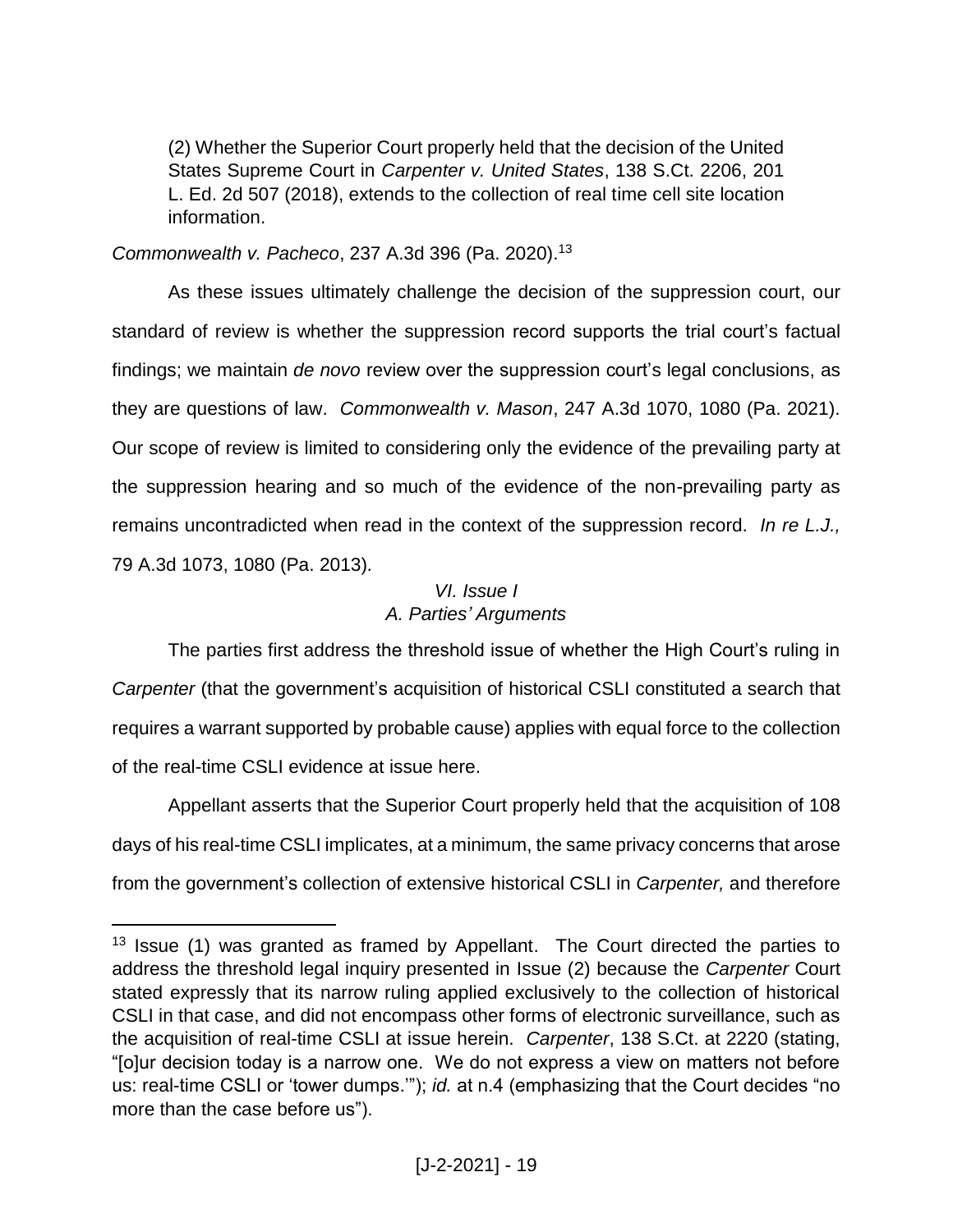constitutes a search for purposes of a constitutional analysis under the state and federal constitutions. He argues that like historical CSLI, acquisition of real-time CSLI allowed law enforcement to achieve near perfect surveillance of his location, beyond public thoroughfares to private residences in which he sought refuge. Further, he posits, both types of CSLI collection allow the government "to conduct continuous surveillance of a citizen's every move for an extended period of time in a way which was not previously possible due to the practical limitations associated with traditional surveillance methods." Brief for Appellant at 21.

Indeed, in Appellant's view, collection of his real-time CSLI results in a greater privacy intrusion than that involved with historical CSLI, as real-time tracking raises distinct privacy concerns relating to the manner by which it is acquired. He emphasizes that historical CSLI is automatically generated as the cell phone periodically communicates with cell-phone towers in its normal course of operation, while real-time CSLI tracking requires the wireless service providers to signal or "ping" the cell phone at the request of law enforcement and then provide the location information to investigators.

Thus, Appellant asserts, unlike historical CSLI, there can be no argument that he voluntarily abandoned his expectation of privacy by disclosing his real-time CSLI to a third party, as the CSLI was generated and transmitted at the sole discretion of police officers for the explicit purpose of a criminal investigation. He further contends that real-time CSLI allows for more accurate surveillance than historical CSLI because it reveals the cell phone's actual current GPS location, which is transmitted promptly to the service provider via cell signal, and then forwarded to law enforcement, with the location information's accuracy generally within a range of thirty meters. Brief for Appellant at 23 (citing N.T. 1/6/2017, at 87, 97).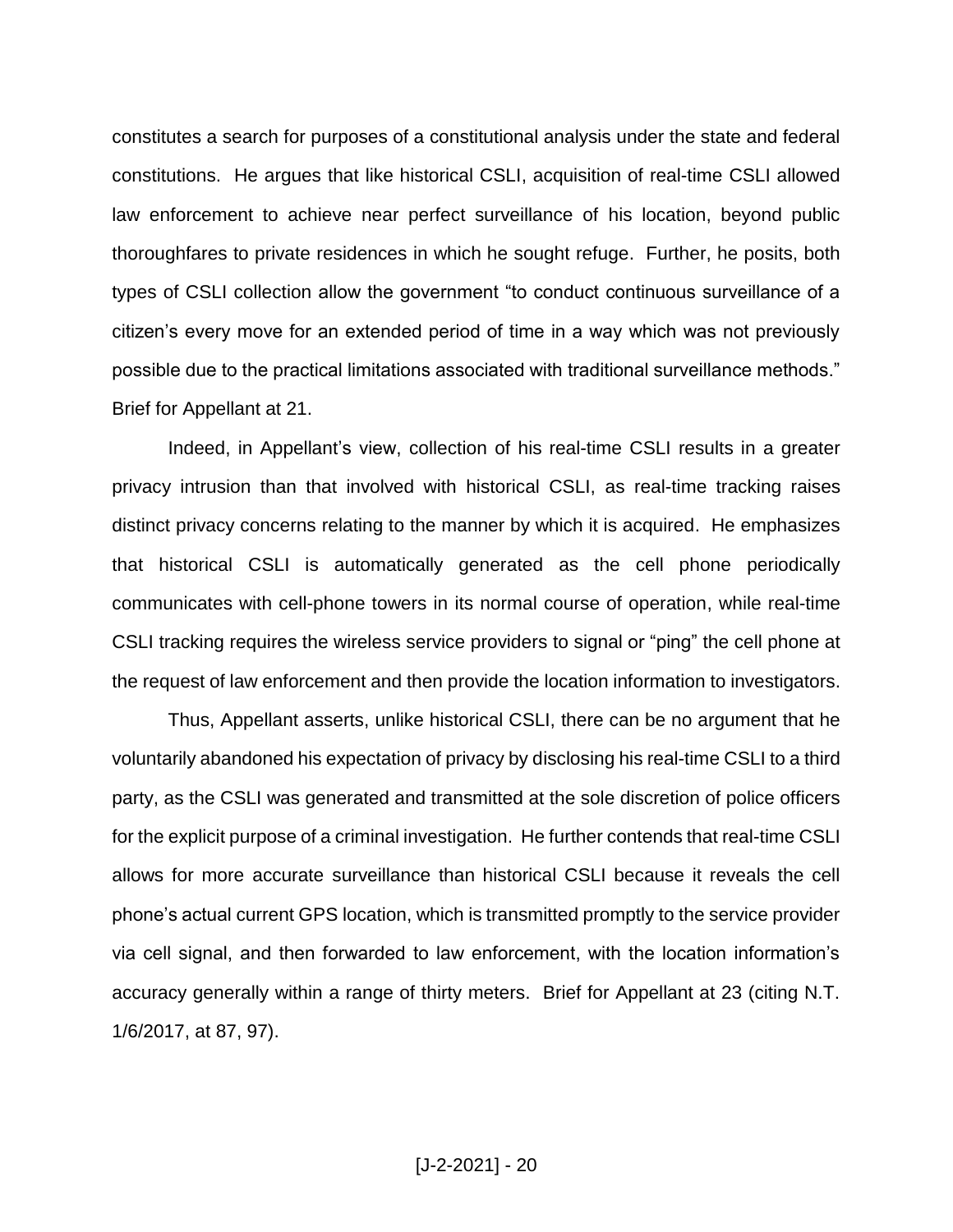Accordingly, Appellant asks this Court to hold that *Carpenter's* Fourth Amendment warrant requirement for the acquisition of historical CSLI also applies to the collection of real-time CSLI in this case.<sup>14</sup> Notably, the Commonwealth offers no argument on the issue, as it does not dispute that *Carpenter'*s warrant requirement extends to the Commonwealth's collection of Appellant's real-time CSLI. Brief for Appellee at 7 n.1.<sup>15</sup>

# *B. Analysis*

Upon independent review of the inquiry, we agree with the parties and the Superior Court that *Carpenter'*s warrant requirement for the collection of historical CSLI, which provides "a comprehensive chronicle of the user's past movements," applies with equal force to the collection of real-time CSLI in the instant case. *Carpenter*, 138 S.Ct. at 2211. Mirroring the analysis in *Carpenter*, we reach this conclusion based on our findings that: (1) Appellant has an expectation of privacy in his location and physical movements as revealed by the Commonwealth's collection of real-time CSLI over a period of months, which society is prepared to accept as reasonable; and (2) Appellant did not voluntarily disclose his CSLI to a third party and abandon that expectation of privacy under the thirdparty doctrine.

<sup>&</sup>lt;sup>14</sup> Appellant additionally asserts that Article I, Section 8 of the Pennsylvania Constitution guarantees a stronger privacy right than the Fourth Amendment, which independently requires a warrant for the collection of real-time CSLI. Brief for Appellant at 23 (citing *Commonwealth v. Rushing*, 71 A.3d 939, 947, 963 (Pa. Super. 2013), *rev'd on other ground*s, 99 A.3d 416 (Pa. 2014) (holding that under Article I, Section 8, the defendant has a legitimate expectation of privacy that the government would not surreptitiously track his real-time CSLI; thus, police are required to obtain a warrant supported by probable cause to acquire real-time CSLI)). Because we ultimately conclude that *Carpenter'*s Fourth Amendment warrant requirement extends to the collection of real-time CSLI in this case, further discussion of Article I, Section 8 in connection with this issue is unnecessary.

<sup>15</sup> The American Civil Liberties Union, the American Civil Liberties Union of Pennsylvania, and the Electronic Frontier Foundation have filed an *amicus* brief in support of Appellant's position on this issue.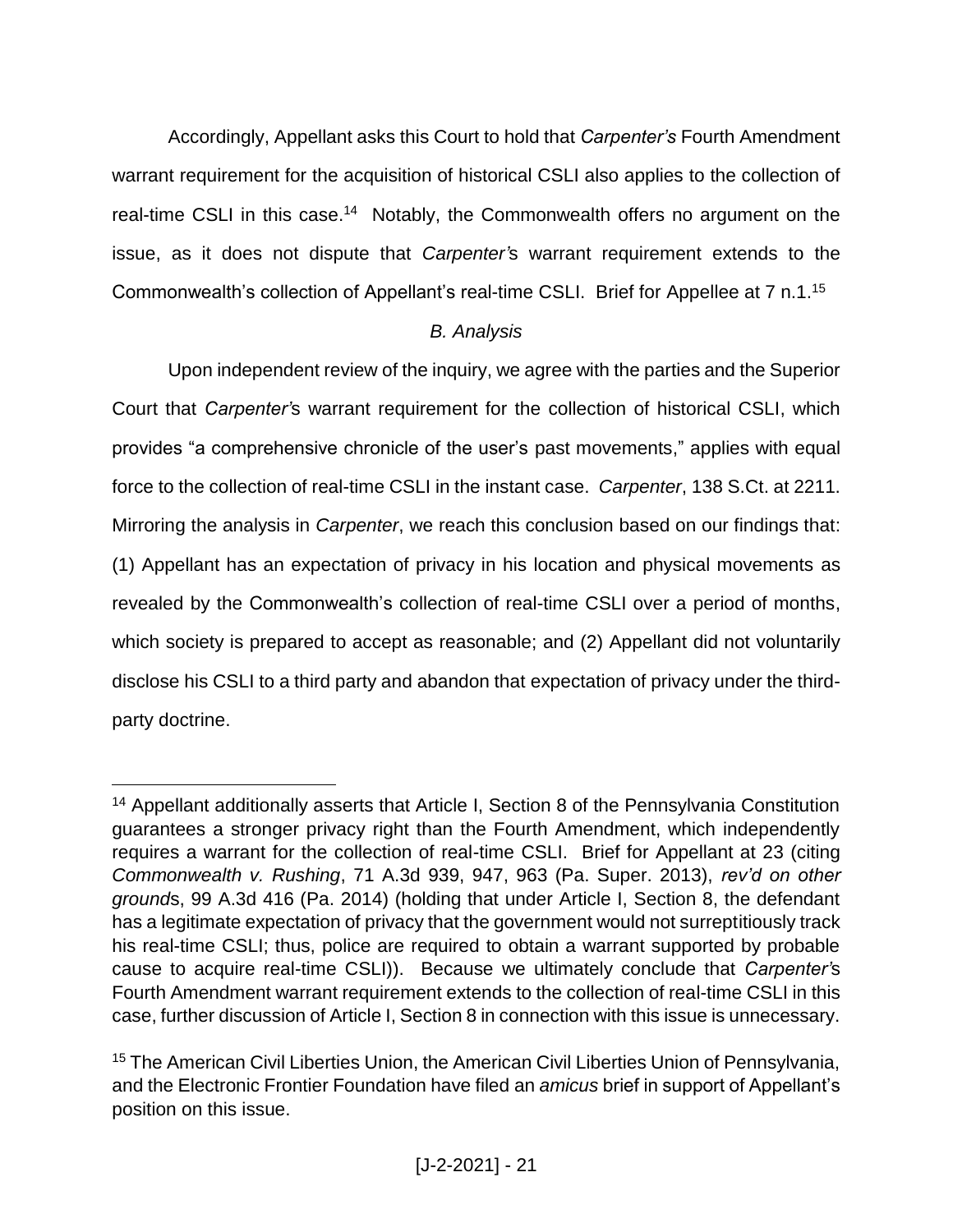As Appellant cogently notes, the acquisition of 108 days of his real-time CSLI implicates the same privacy concerns that arose from the government's acquisition of continual historical CSLI in *Carpenter.* The *Carpenter* Court found that "[m]apping a cell phone's location over the course of 127 days provides an all-encompassing record of the holder's whereabouts." *Id.* at 2217. The Court explained that similar to the GPS monitoring of a vehicle for 28 days in *Jones*, which constituted a search for purposes of the Fourth Amendment, "the time-stamped data [retrieved through historical CSLI] provides an intimate window into a person's life." *Carpenter*, 138 S.Ct. at 2217.

The same is true here, where the continual real-time CSLI provided an intimate window into Appellant's personal endeavors, revealing a wealth of information about his patterns of activity, associations with other individuals, and the privacies of his daily life. As the facts presented demonstrate, real-time phone-location tracking affords law enforcement an investigative tool that did not exist before the cell phone age, *i.e.*, the power to determine Appellant's precise location and follow him continuously without detection, achieving near perfect surveillance of his location over the course of a lengthy criminal investigation as occurred here. This state action provided a comprehensive chronicle of Appellant's physical movements to the same extent found in *Carpenter*, which intruded upon his reasonable expectation of privacy. Indeed, it is unreasonable for society to expect that law enforcement may secretly manipulate our cell phones to compel the device to reveal our physical movements over a period of time.

We further agree with Appellant that he did not waive his legitimate expectation of privacy in his real-time CSLI under the third-party doctrine, as he never voluntarily disclosed his daily physical movements and locations to his wireless carrier. As the *Carpenter* Court clarified, "[a]part from disconnecting the phone from the network, there is no way to avoid leaving behind a trail of location data;" thus, the government's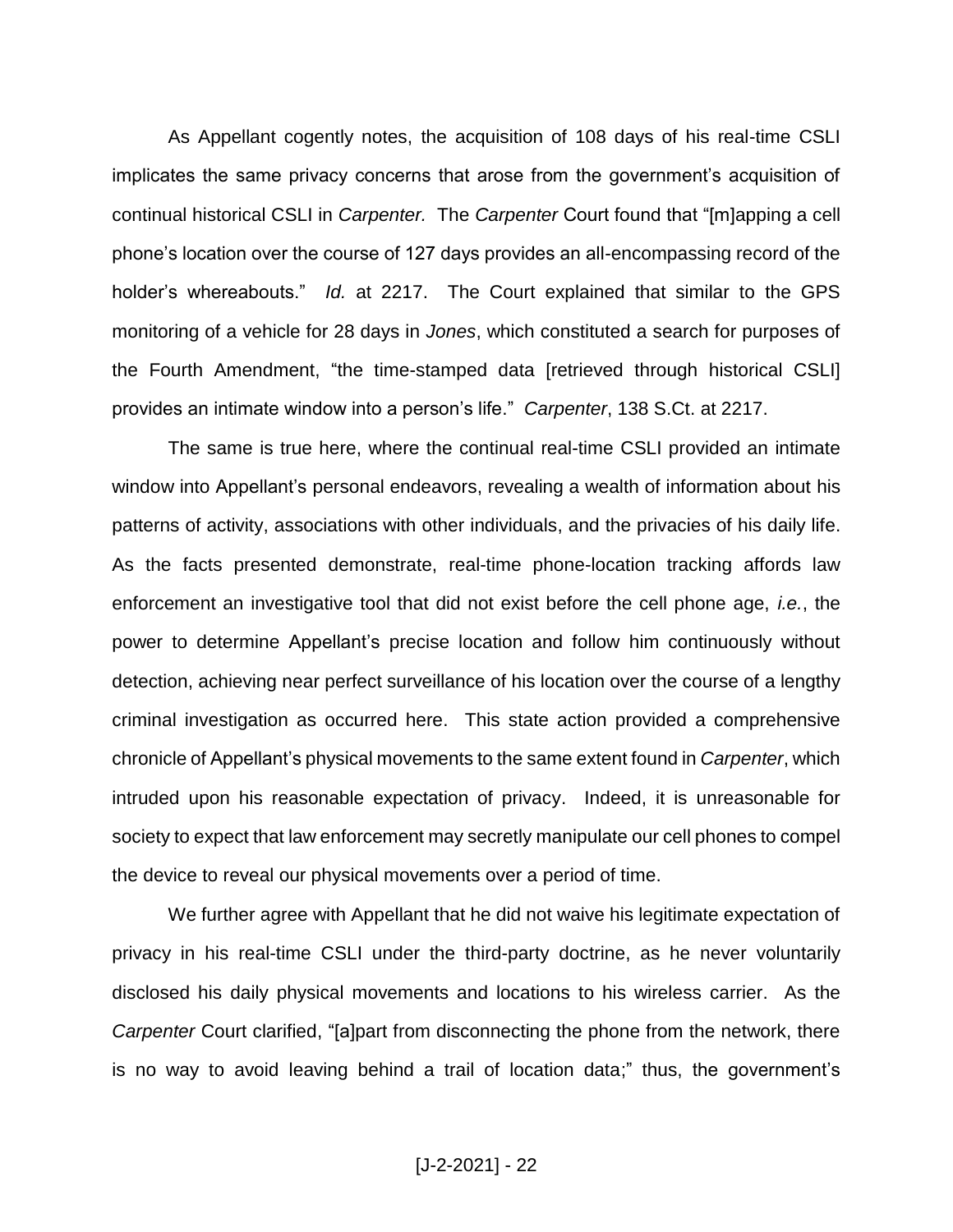acquisition of the information from a third party "does not overcome [an individual's] claim to Fourth Amendment protection." *Carpenter*, 138 S.Ct. at 2220. In this regard, the collection of location information in real time may be more invasive than historical CSLI due to the process by which it is obtained, *i.e.*, with law enforcement requesting the realtime surveillance exclusively for criminal investigative purposes, as opposed to wireless service providers collecting the CSLI for general operational purposes, as occurs with historical CSLI.

Accordingly, we hold that Appellant had a legitimate expectation of privacy in his continuous real-time CSLI; thus, the *Carpenter* rationale requiring a warrant pursuant to the Fourth Amendment for the collection of historical CSLI equally applies here.<sup>16</sup> Under these circumstances, the Commonwealth's acquisition of real-time CSLI must comply with longstanding Fourth Amendment constitutional protections applicable to search warrants.<sup>17</sup>

# *VII. Issue II A. The Parties' Arguments*

Appellant argues that the Commonwealth's warrantless retrieval of 108 days of his

real-time CSLI did not comply with the Fourth Amendment's constitutional protections

<sup>&</sup>lt;sup>16</sup> We leave for another day whether the Fourth Amendment requires the Commonwealth to obtain a warrant for its collection of CSLI that was not acquired on a continual basis over a period of time, as that issue was not presented in *Carpenter* or in this appeal. As did the High Court in *Carpenter*, this Court decides "no more than the case before us." *Carpenter*, 138 S.Ct. at 2220 n.4.

<sup>&</sup>lt;sup>17</sup> Respectfully, as our holding requires the Commonwealth to comply fully with Fourth Amendment constitutional protections applicable to search warrants when collecting realtime CSLI, there is no support for Justice Wecht's position that our "decision will countenance an intolerable number of unconstitutional invasions of privacy until the issue returns to this Court." (Wecht, J., Concurring and Dissenting Opinion at 3-4). Our holding in this regard is not compromised by our refusal, *infra*, to entertain the merits of a waived facial constitutional challenge to Section 5773. Read in its entirety, this decision compels the Commonwealth to apply Section 5773 in a constitutional manner consistent with this opinion or face suppression of the real-time CSLI acquired.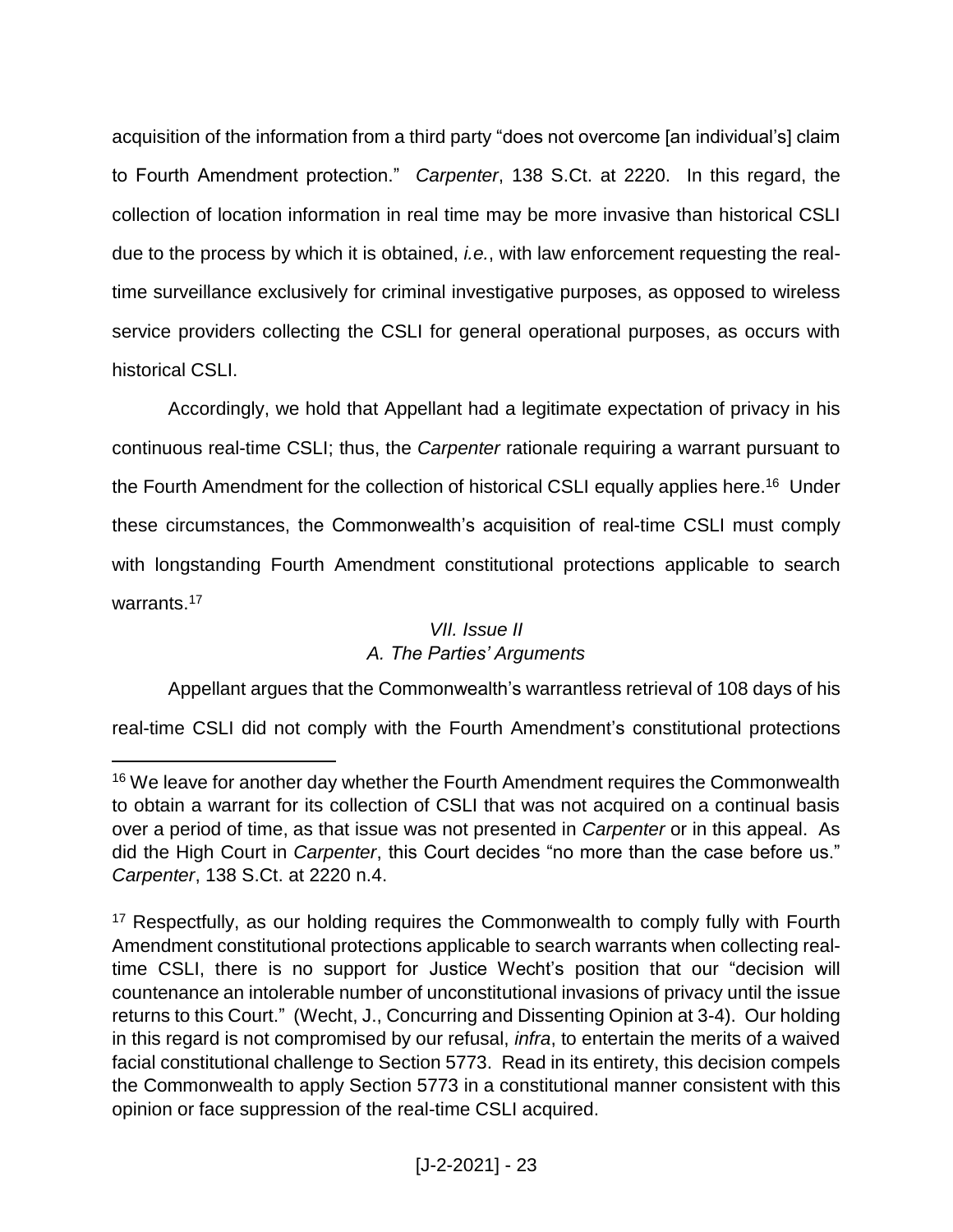elucidated in *Carpenter* because the Section 5773 orders authorizing the acquisition of, *inter alia*, real-time CSLI data are not the functional equivalent of a warrant. Significantly, Appellant's Fourth Amendment challenge is based not on the orders themselves, but on the statutory language upon which the orders were issued, which, Appellant submits, is akin to the text of the federal statute in *Carpenter* deemed insufficient to establish probable cause.

Specifically, Appellant characterizes the primary concern in *Carpenter* as emanating from the statutory standard authorizing federal authorities to acquire CSLI based upon "specific and articulable facts showing that there are reasonable grounds" to believe that the information sought was "relevant and material to an ongoing criminal investigation." 18 U.S.C. § 2703(d). He emphasizes the *Carpenter* Court's holding that this language falls woefully short of establishing probable cause. *See* Brief for Appellant at 26 (quoting *Carpenter*, 138 S.Ct at 2221 (stating that the "Court usually requires 'some quantum of individualized suspicion' before a search or seizure may take place . . . [and] [u]nder the Stored Communications Act, however, law enforcement need only show that the cell-site evidence might be pertinent to an ongoing investigation -- a 'gigantic' departure from the probable cause rule") (citation omitted)).

Likewise, Appellant maintains, Section 5573 of the Wiretap Act lacks the requisite individualized suspicion for a warrant as it requires only "probable cause to believe that information relevant to an ongoing criminal investigation will be obtained from the targeted phone." 18 Pa.C.S. § 5773(b)(1)(i). He acknowledges that Section 5573 employs the phrase "probable cause," while the federal statute in *Carpenter* required "specific and articulable facts showing reasonable grounds." Appellant submits, however, that the jurisprudential defect in both statutes is not the quantum of suspicion involved (*i.e.*, probable cause versus reasonable grounds); rather, both statutes permit a search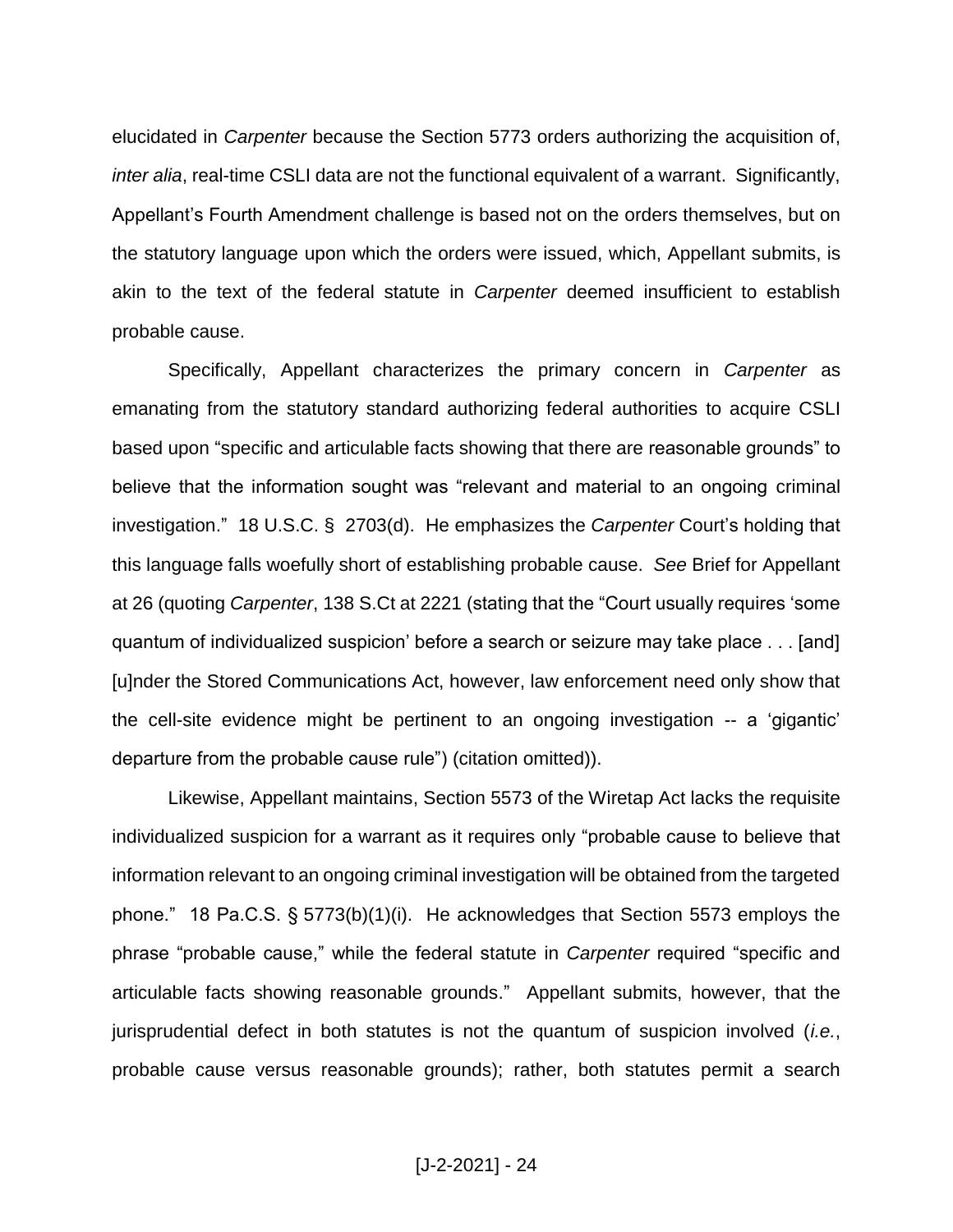predicated on a judicial determination regarding the likelihood that the surveillance will shed light on a criminal investigation, and not a nexus between the proposed search and particularized criminal activity required to demonstrate probable cause. *See* Brief for Appellant at 28 (citing *Illinois v. Gates*, 462 U.S. 213, 238-39 (1983) (explaining the totality of the circumstances test for probable cause as whether "there is a fair probability that contraband or evidence of a crime will be found in a particular place")).

Appellant explains that a requisite element of probable cause is particularity or specificity, which is lacking in both the federal statute in *Carpenter* and Section 5773 of Pennsylvania's Wiretap Act, as they both require a relevancy standard relating to the existence of a criminal investigation, and not a nexus to particularized criminal activity. This failure, he asserts, allows for the search to be defined exclusively by the executing officers' subjective determination of what might be relevant to a criminal investigation, affording law enforcement *carte blanche* access to monitor the location of the cell phone without any limitation as to time of day or geographic location, including private residences.

Challenging the Superior Court's conclusion that the requisites for probable cause set forth by the High Court in *Dalia* were satisfied here, Appellant argues that there was no judicial determination of probable cause that the targeted cell phone was being used in connection with any specific offenses or would lead to evidence of a particular crime or contraband. He further asserts that there was no finding of probable cause as to the identity of the cell phone's user and whether that individual would be engaged in criminal activity in the locations and/or times that the cell phone signal was to be monitored. Moreover, Appellant contends that there was no language in the orders limiting the surveillance evidence to evidence of specified criminal activity.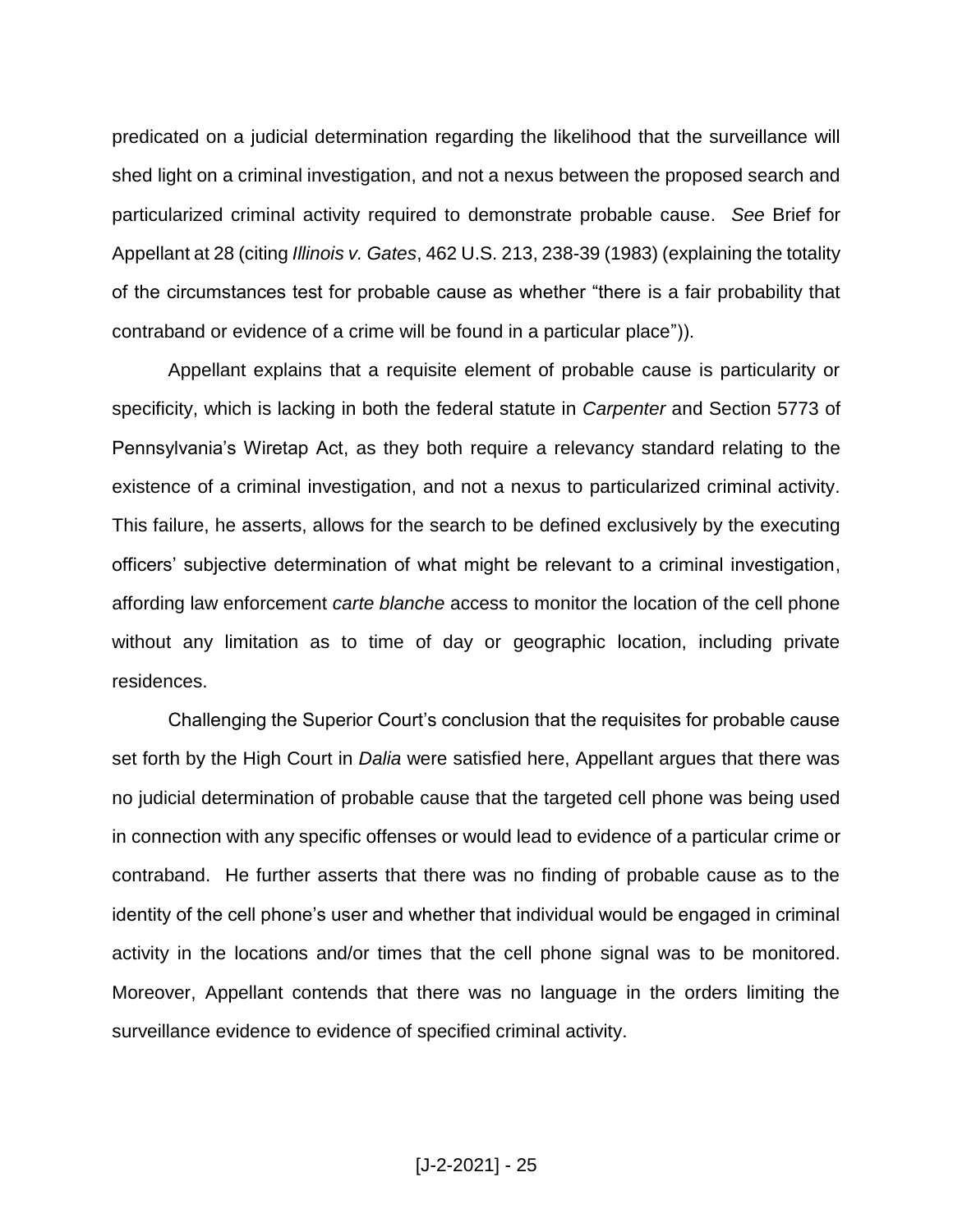Finally, and contrary to the conclusion of the intermediate appellate court, Appellant opines that the totality of the circumstances does not establish probable cause to believe that the information obtained would lead to evidence of specific violations of the Crimes Code. In Appellant's view, the trial court order merely found "probable cause" that information "relevant to an ongoing criminal investigation" would be obtained from the CSLI evidence, as that was the only determination that Section 5773 required the trial court to render. Appellant concludes that the Section 5773 orders "fail to effectuate the primary purpose of the warrant: to abolish general searches and seizures." Brief for Appellant at 37.<sup>18</sup>

In response, the Commonwealth asserts that this Court granted allowance of appeal to determine whether the trial court's orders authorizing the search of Appellant's real-time CSLI comported with the Fourth Amendment, as interpreted by the High Court's decision in *Carpenter*. Nevertheless, it submits, Appellant's arguments focus not on the trial court's orders authorizing the search of his real-time CSLI, but on the statute pursuant to which the orders were issued, *i.e.*, Section 5773 of the Wiretap Act. The Commonwealth contends that Appellant did not present to the trial court a facial challenge to Section 5773 of the Wiretap Act, and maintains that he may not do so in his appeal to this Court because the claim is waived. Brief for Appellee at 9 (citing Pa.R.A.P. 302(a) (providing that "[i]ssues not raised in the trial court are waived and cannot be raised for the first time on appeal")).

Assuming for purposes of argument that the claim is preserved, the Commonwealth contends that Section 5773 comports with the Fourth Amendment and is clearly distinguishable from the federal statute deemed insufficient in *Carpenter*. First, it emphasizes the disparate standards of individualized suspicion required by the two

<sup>18</sup> The Defender Association of Philadelphia has filed an *amicus* brief in favor of Appellant in support of this issue.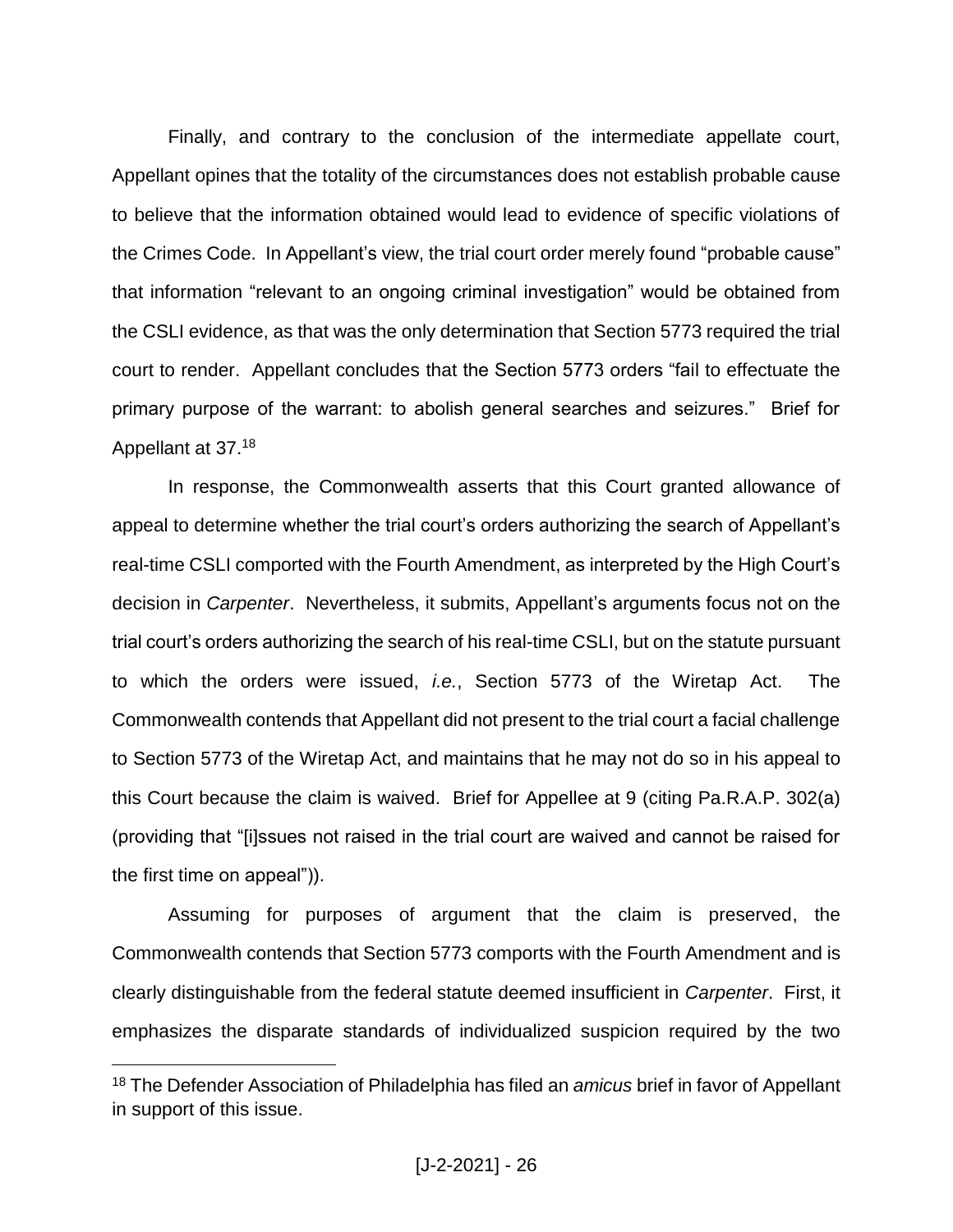statutes: "reasonable grounds" in Section 2703 of the SCA at issue in *Carpenter;* and "probable cause" required by Section 5773. Brief for Appellee at 11 (citing *Griffin v. Wisconsin*, 483 U.S. 868, 878-80 (1987) (holding that "reasonable grounds" is a lesser degree of certainty than "probable cause")). The Commonwealth observes that Section 5773 raised the level of individualized suspicion to the constitutional warrant level even prior to the High Court's ruling in *Carpenter*.

Second, the Commonwealth finds "puzzling" Appellant's contention that the Wiretap Act does not require any quantum of suspicion relating to the commission of a particular crime. Brief for Appellee at 14. The Commonwealth argues that the "relevant to an ongoing criminal investigation" language contained in the probable cause standard set forth in Section 5773(b)(1)(i) is not meaningfully different from the standard for criminal search warrants, which requires probable cause to believe that a search of a given location will reveal evidence of a crime. Brief for Appellee at 15 (citing *Illinois v. Gates*, 462 U.S. 213 (1983)).

Third, the Commonwealth refutes Appellant's contention that Section 5773 does not require any nexus between the proposed search and criminal activity. It asserts that the plain text of Section 5773 requires the issuing authority to find that "there is probable cause to believe that information relevant to an ongoing criminal investigation will be obtained from the targeted phone." 18 Pa.C.S. § 5773 (b)(1)(i). Thus, the Commonwealth argues, the statute requires probable cause that evidence of a crime will be found, and that the police identify the targeted phone or phones. More importantly, it submits, Section 5773 requires law enforcement to provide "[t]he identity, if known, of the person who is the subject of the criminal investigation;" *id.* at (b)(1)(iii), as well as a "statement of the offense to which the information likely to be obtained" relates, *id.* at (b)(1)(v). The Commonwealth concludes that these provisions clearly require a nexus between the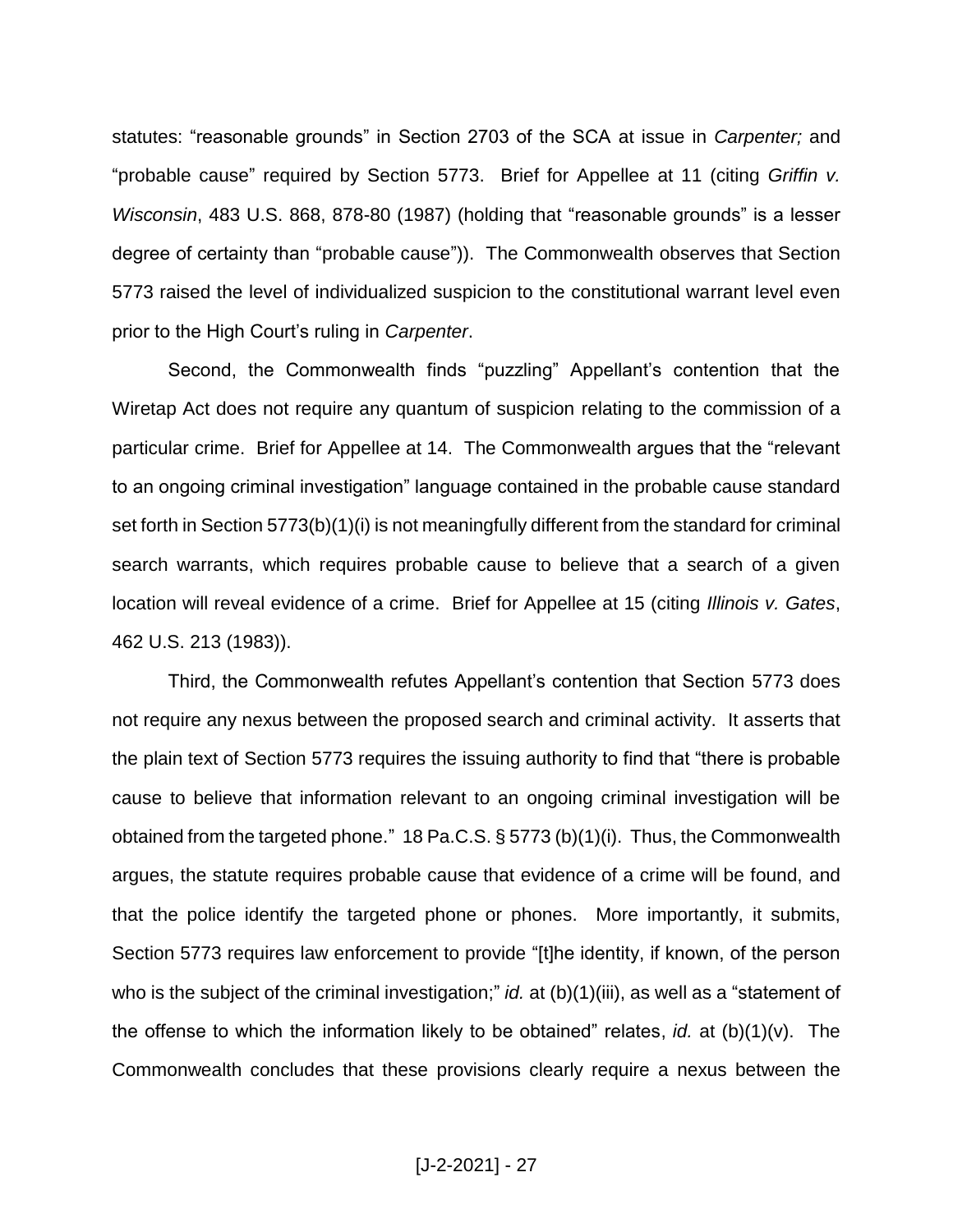search of the CSLI and the alleged criminal activity. Accordingly, the Commonwealth concludes that Section 5773 of the Wiretap Act, unlike Section 2703 of the SCA in *Carpenter*, requires probable cause to believe that evidence of particular criminal activity will be found on the targeted phone, consistent with the Fourth Amendment.

Turning to the trial court orders issued pursuant to Section 5773, the Commonwealth likewise finds them to be consonant with Fourth Amendment guarantees. It asserts that Appellant does not challenge this Court's jurisprudence establishing that an order issued under the Wiretap Act may serve as the functional equivalent of a warrant for constitutional purposes. Brief for Appellee at 10 (citing *Commonwealth v. Alexander*, 708 A.2d 1251, 1256 (Pa. 1998) (plurality) (rejecting the defendant's contention that an order issued by a neutral judicial authority, which found probable cause for the interception of an oral communication under the Wiretap Act, could not satisfy the warrant requirement); *Commonwealth v. Brion*, 652 A.2d 287, 289 (Pa. 1994) (holding that the probable cause/warrant requirement to obtain an oral communication under the Wiretap Act could be satisfied by a prior determination of probable cause rendered by a neutral, judicial authority); and *Commonwealth v. Melilli*, 555 A.2d 1254, 1258-59 (Pa. 1989) (holding that "a judicial order authorizing the installation of pen registers [under the Wiretap Act] is the equivalent of a search warrant in its operative effect . . . [and] the affidavit and order must comply with the requirements of probable cause")).

Given that orders may constitute search warrants when the requisites of probable cause have been established, the Commonwealth argues that there is no reasonable dispute that probable cause was established here, as found expressly by the trial court in the Section 5773 orders, which were based upon the extensive and detailed affidavit of probable cause accompanying the Commonwealth's application. *See* 18 Pa.C.S. § 5772(b)(3) (requiring that an application for a Section 5773 order contain an "affidavit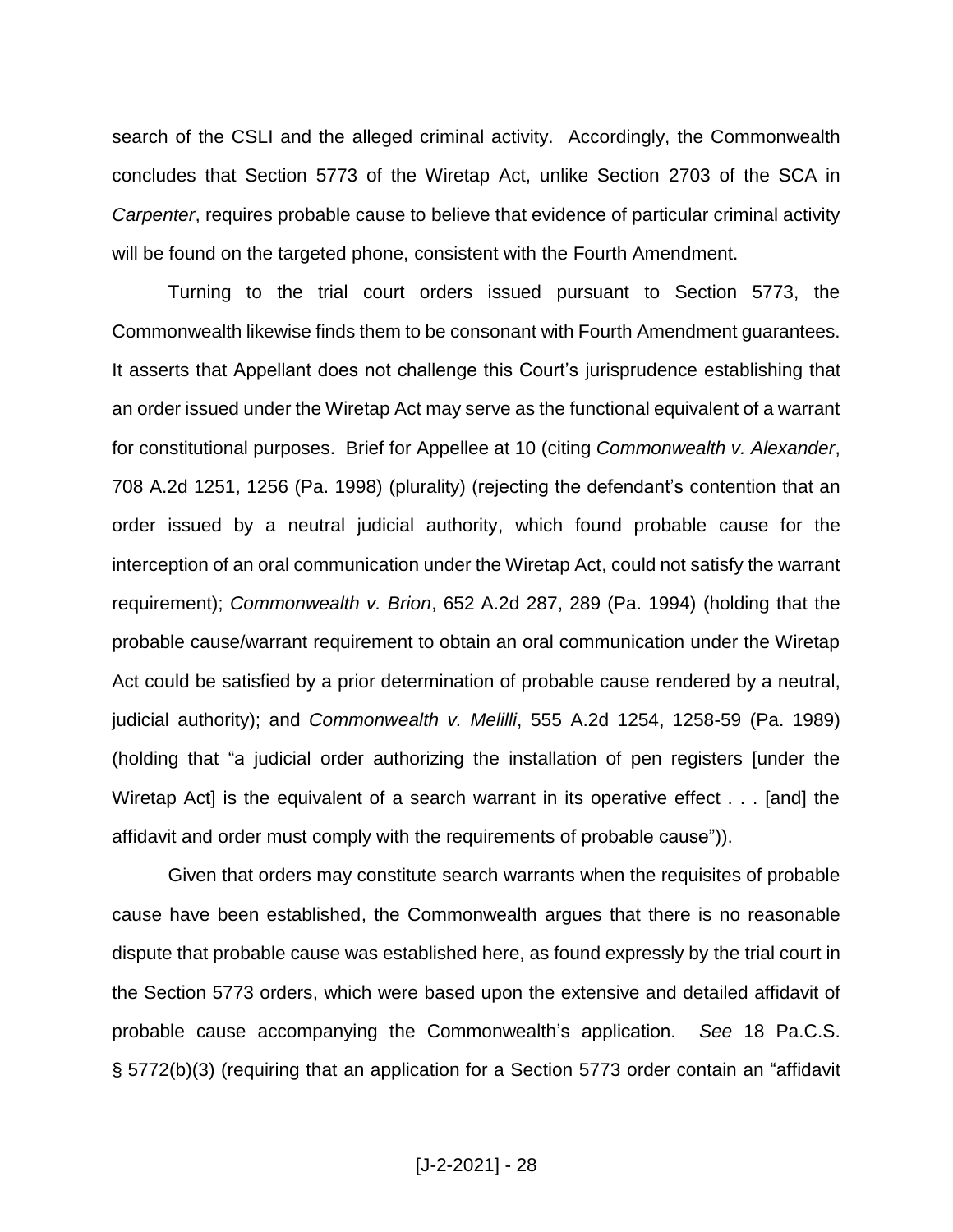by an investigative or law enforcement officer which establishes probable cause for the issuance of an order or extension of an order under Section 5773"). Indeed, the Commonwealth asserts, Appellant does not contest this finding of probable cause in his appeal to this Court.

Accordingly, the Commonwealth concludes, the Pennsylvania Wiretap Act is wholly distinguishable from the federal statute at issue in *Carpenter* because it requires the requisite probable cause to search an individual's CSLI. Because the trial court found probable cause for the issuance of the orders at issue, and that conclusion is not disputed herein, the Commonwealth requests that we affirm the judgment of the Superior Court, which affirmed Appellant's judgment of sentence.<sup>19</sup>

In his reply brief, Appellant responds to the Commonwealth's claim that he did not preserve in the trial court a facial challenge to Section 5773. He clarifies that he is not requesting a declaration that Section 5773 is unconstitutional but, rather, seeks the same relief sought in *Carpenter*, *i.e.*, a declaration that the orders authorizing the collection of CSLI evidence, which were issued pursuant to a particular wiretap statute, fail to satisfy the warrant requirement. *See* Reply Brief for Appellant at 18 (stating "Appellant does not and has not challenged the constitutionality of Section 5773."). Thus, he argues, the presumption of constitutionality applicable to duly-enacted legislation is not germane to his suppression issue.

Somewhat inconsistently, Appellant reiterates his position that Section 5773's requirement of probable cause violates the Fourth Amendment, as the statutory text requires only probable cause that the search will uncover evidence "relevant to an ongoing criminal investigation," and not evidence of particularized criminal activity. He

<sup>&</sup>lt;sup>19</sup> The Pennsylvania District Attorney's Association and the Office of the Attorney General of Pennsylvania each have filed *amicus* briefs in support of the Commonwealth's position on this issue.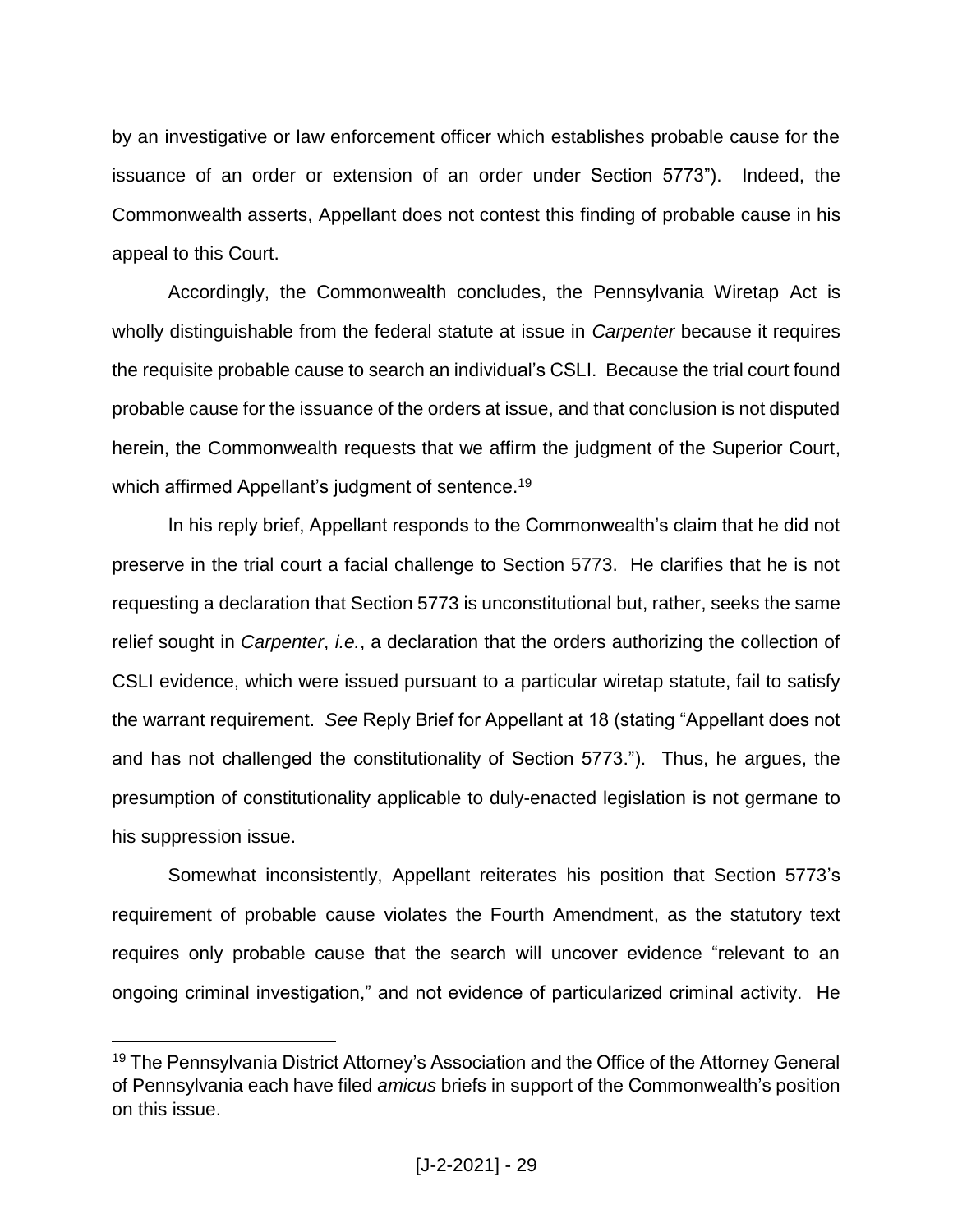further discounts the Commonwealth's reliance on this Court's decisions in *Alexander*, *Brion*, and *Melilli*, which acknowledged that orders issued by a neutral judicial authority could potentially satisfy the Fourth Amendment's requisites for a warrant. Appellant contends that those cases did not examine the particular issue of whether Section 5773 provides constitutional safeguards equivalent to that of a warrant.

Finally, while Appellant does not concede expressly that the orders establish probable cause required for a warrant, he acknowledges that the affidavit of probable cause demonstrated the Commonwealth's belief that he "may have been a transporter of drugs, a drug mule if you will;" that telephone numbers registered to his name had been in contact with individuals involved in drug transactions within several days of those transactions; and that he was or had been involved with transporting drugs from Atlanta, Georgia, to Norristown, Pennsylvania. *Id.* at 4.

#### *B. Analysis*

In examining whether the orders authorizing the collection of Appellant's real-time CSLI comply with the Fourth Amendment, we begin our analysis with a review of the protections guaranteed by that provision. The Fourth Amendment states:

The right of the people to be secure in their persons, houses, papers, and effects, against unreasonable searches and seizures, shall not be violated, and no Warrants shall issue, but upon probable cause, supported by Oath or affirmation, and particularly describing the place to be searched, and the persons or things to be seized.

U.S. CONST. amend. IV.

This constitutional mandate makes clear that search warrants may only issue upon probable cause. "Probable cause exists where the facts and circumstances within the affiant's knowledge and of which he has reasonably trustworthy information are sufficient in themselves to warrant a man of reasonable caution in the belief that a search should be conducted." *Commonwealth v. Leed*, 186 A.3d 405, 413 (Pa. 2018). In considering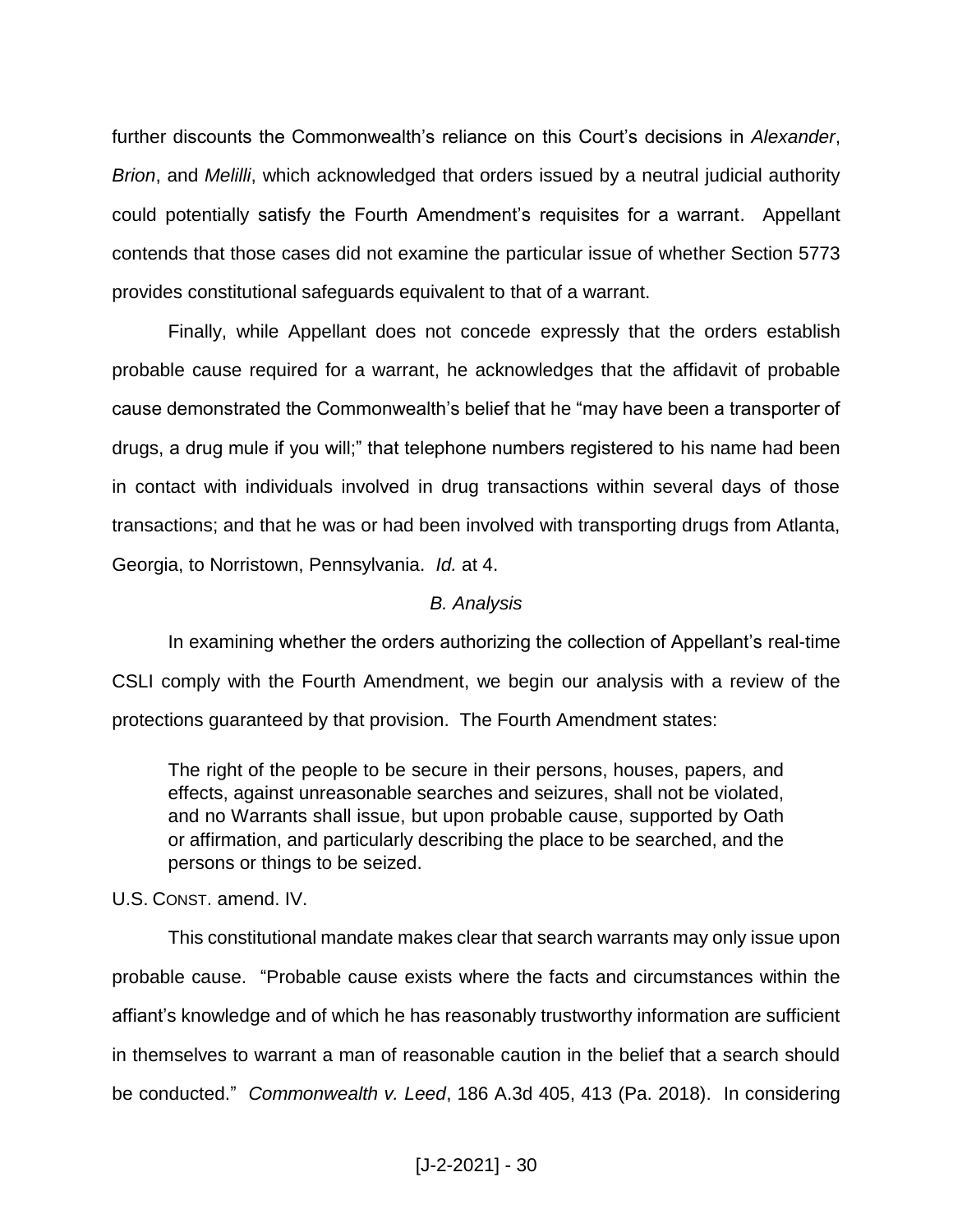an affidavit of probable cause, the issuing authority "must apply the totality of the circumstances test which requires it to make a practical, common-sense decision whether, given all of the circumstances set forth in the affidavit . . . including the veracity and basis of knowledge of persons supplying hearsay information, there is a fair probability that contraband or evidence of a crime will be found in a particular place." *Commonwealth v. Johnson*, 42 A.3d 1017, 1031 (Pa. 2012) (internal quotations and citations omitted). Reiterating that courts should interpret warrants in a commonsense manner, the High Court has cautioned against invalidating warrants by interpreting them in a hyper-technical fashion. *Illinois v. Gates*, 462 U.S. at 236*.*

In summarizing the plain language of the Fourth Amendment, the United States Supreme Court has explained that there are three prerequisites for a valid warrant: (1) the warrant must be issued by a neutral, disinterested magistrate; (2) the entity seeking the warrant must demonstrate probable cause to believe that the evidence sought will aid in a particular apprehension or conviction for a particular offense; and (3) the warrant must describe particularly the place to be searched and the items to be seized. *Dalia*, 441 U.S. at 255.

A court reviewing the issuing authority's determination of probable cause examines only whether a substantial basis exists for the issuing authority's finding of probable cause. *Johnson*, 42 A.3d at 1031. An "after-the-fact scrutiny by courts of the sufficiency of an affidavit should not take the form of *de novo* review," *Illinois v. Gates*, 462 U.S. at 236, as an issuing authority's probable cause determination is entitled to deference.

Relevant here, the United States Supreme Court has not required that the issuing authority label its determination of probable cause a "warrant." In fact, in *Dalia*, the Court upheld a court order authorizing the interception of an oral communication on grounds that it substantively complied with the 4th Amendment's warrant requirement. 441 U.S.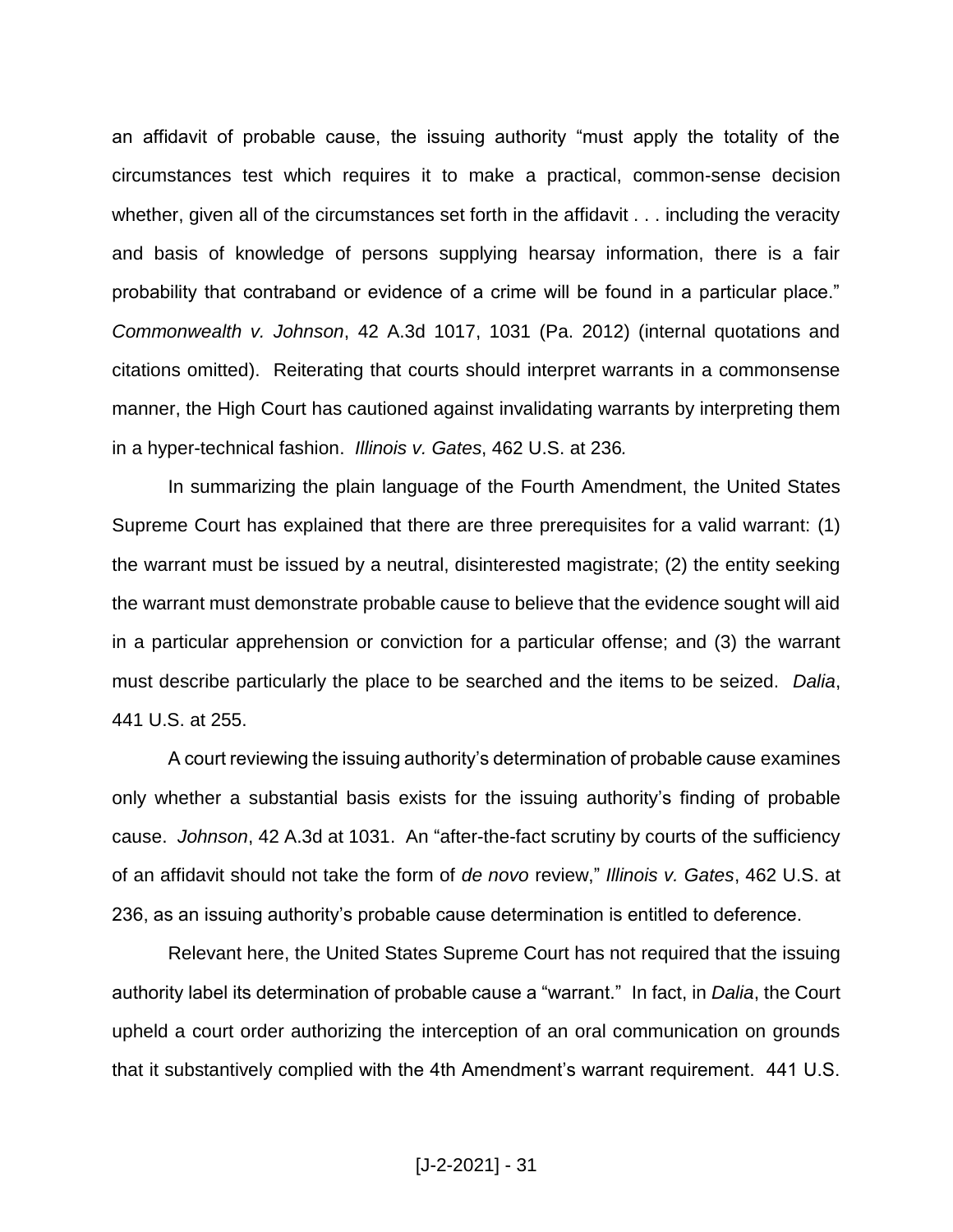at 256 (stating that the "[t]he April 5 court order authorizing the interception of oral communications occurring within petitioner's office was a warrant issued in full compliance with these traditional Fourth Amendment requirements").

Likewise, as the Commonwealth cogently observes, this Court has held that orders issued pursuant to the Wiretap Act may serve as the functional equivalent of a warrant for constitutional purposes where the protections of the Fourth Amendment were afforded. See *Brion*, 652 A.2d at 289 (holding that the probable cause/warrant requirement to obtain an oral communication under the Wiretap Act could be satisfied by a prior determination of probable cause rendered by a neutral, judicial authority); and *Melilli*, 555 A.2d at 1258-59 (holding that "a judicial order authorizing the installation of pen registers [under the Wiretap Act] is the equivalent of a search warrant in its operative effect . . . [and] the affidavit and order must comply with the requirements of probable cause")). Thus, it is clear that the substance, not the label, determines whether a particular court order constitutes a valid warrant.<sup>20</sup>

Having determined that an order may, under certain circumstances, constitute a warrant, we next examine whether the orders at issue here satisfied the requisites of the Fourth Amendment. In doing so, we focus on the substance of the challenged orders and the requisite affidavit of probable cause of Detective Reynolds, upon which those orders

<sup>&</sup>lt;sup>20</sup> In limited circumstances, a court order authorizing a search may be more appropriate than a warrant because serving the warrant on the suspect would alert the suspect to the search, defeating the entire purpose of the electronic surveillance. *See Katz v. United States*, 389 U.S. 347, 355 n.16 (1967) (opining that "officers need not announce their purpose before conducting an otherwise authorized search if such an announcement would provoke the escape of the suspect or the destruction of critical evidence"); *Alexander*, 708 A.2d at 1256 n.15 (rejecting as nonsensical the defendant's contention that the affidavit and finding of probable cause for a wiretap interception should have been reduced to a warrant and served on the defendant because once the defendant was aware of the electronic surveillance, he would tailor his conversations to avoid police detection of his criminal activities).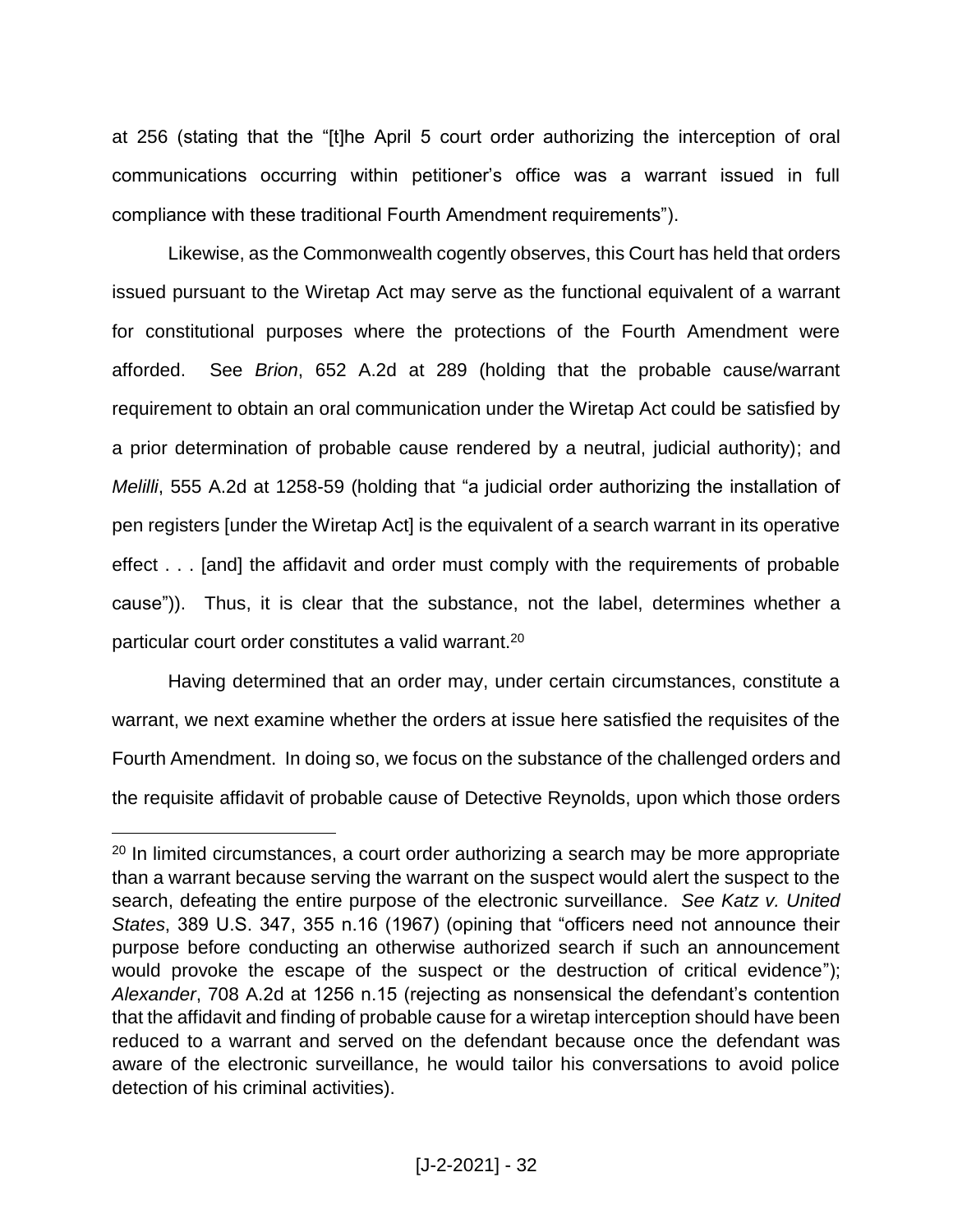were based. <sup>21</sup> *See* 18 Pa.C.S. § 5772 (b)(3) (requiring an "affidavit by an investigative or law enforcement officer which establishes probable cause for the issuance of an order or extension of an order under section 5773").

Initially, the affidavit sets forth Detective Reynold's extensive experience and education in investigating drug trafficking. It also includes Detective Reynold's affirmations that: (1) he is aware that drug traffickers use cellular phones, often times multiple phones, to arrange and discuss the distribution of drugs; (2) drug traffickers have shipments of controlled substances sent to them from source countries, including Mexico; and (3) after drug traffickers smuggle drugs into the United States, they transport them by a variety of means, including by automobile. Affidavit of Probable Cause of Montgomery County Detective Michael J. Reynolds, dated August 28, 2015, at 1-4.

Significantly, the affidavit included the following affirmation by Detective Reynolds:

I am aware of the circumstances of this case and am personally involved in the investigation of the facts contained in this affidavit. I allege the facts outlined in the following paragraphs to show there is probable cause to believe David Pacheco, and others known and yet unknown have committed, are committing, and will continue to commit offenses including but not limited to their involvement in the Manufacture, Delivery, and/or Possession With Intent to Deliver a Controlled Substance (35 Pa. P.S., Section 780-113); Criminal Conspiracy (18 Pa. C.S.A., Section 903); Dealing in Proceeds of Unlawful Activities (18 Pa. C.S.A., Section 5111); and Criminal Use of Communication Facility (18 Pa. C.S.A., Section 7512).

*Id.* at 4.

 $\overline{a}$ 

Notably, the affidavit identified Appellant as the target of the investigation, identified the phone number of the targeted phone, and indicated that the phone is possessed and used by Appellant. *Id.* at 5-6. The affidavit based its assertion of probable

<sup>21</sup> As referenced *supra* at n. 6, the multiple orders issued on August 28, 2015, docketed at DA-165-2015, DA-165(A)-2015, DA-166-2015, and DA-227-2015, each contain the same language, save for the target telephone number(s) specified.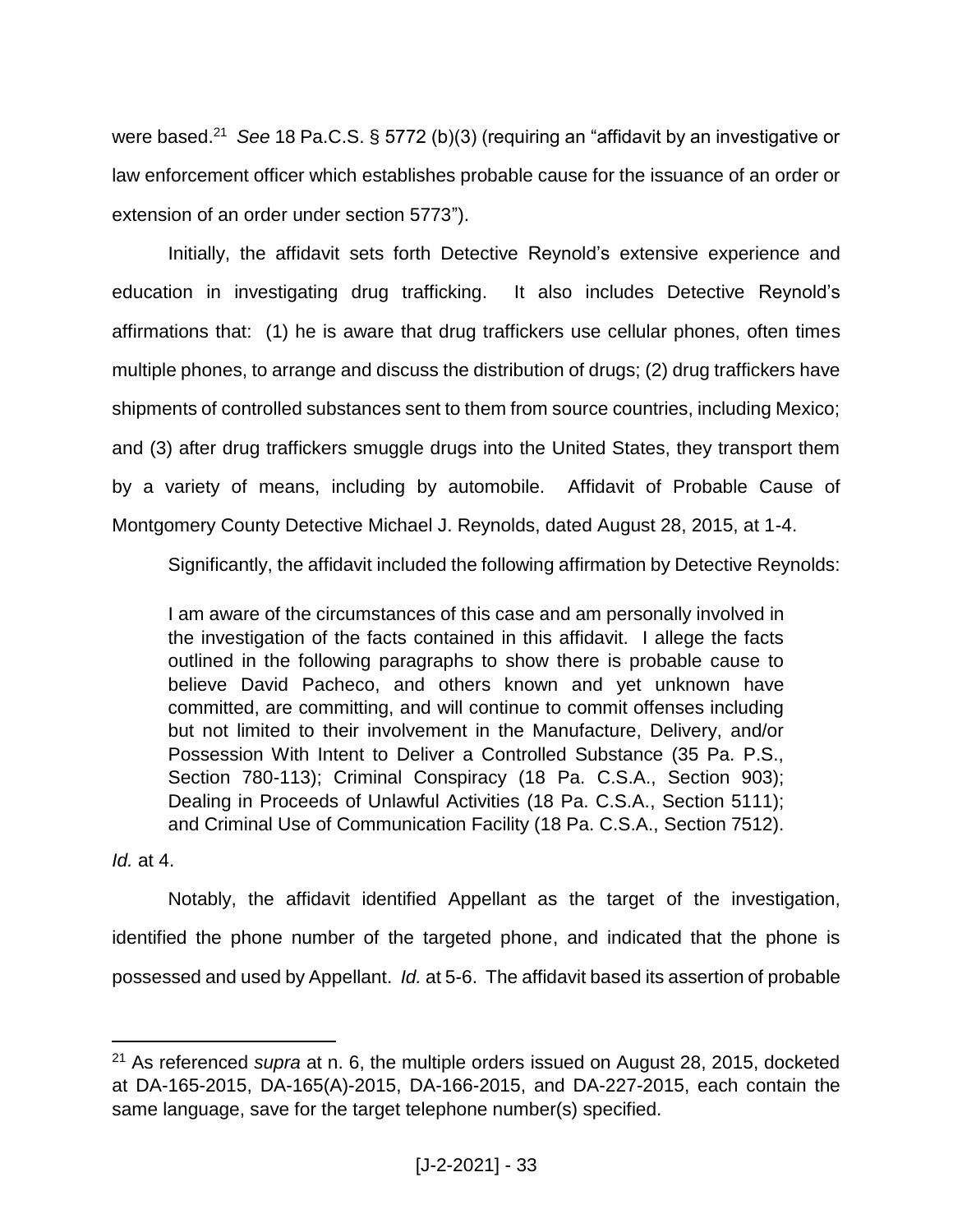cause on various sources, including Detective Reynold's personal participation in the investigation, and information provided by other investigators and law enforcement agencies, such as the Montgomery County Detective Bureau, the Narcotics Enforcement Team, and the DEA. The affidavit further based its assertion of probable cause on information provided by three separate confidential informants who had proven to be reliable in connection with past narcotics investigations that led to the successful arrest and prosecution of several known drug dealers*. Id.* at 6-22. These confidential informants had personal knowledge that Appellant's family members and associates were involved in illegal drug trafficking, and that Appellant played a role in the Mexican drug cartel's activities under investigation by retrieving and transporting both drugs and money. *Id.*  Finally, the affidavit stated that forensic analysis of cell phones used by several known or suspected drug traffickers revealed various communications between Appellant's cell phones and those of the drug traffickers on dates when illegal drug transactions were either occurring or about to occur. *Id.* at 22-27.

As noted, on August 28, 2015, the trial court issued the Section 5773 orders which authorized, *inter alia*, Appellant's wireless service providers to send signals or "pings" to the targeted cell phone numbers listed in the district attorney's application, at times as directed by law enforcement, to generate real-time CSLI, and then disclose that CSLI to investigators, revealing Appellant's whereabouts. *Id.* at ¶ 9. The orders stated that based upon the application, filed in conjunction with the aforementioned affidavit of Detective Reynolds, there was probable cause to believe that information relevant to an ongoing criminal investigation would be recovered by authorizing investigators to obtain data relating to the physical location of the targeted cell phones. Trial Court Order, DA-165- 1015, 8/28/2015, at ¶ *Id.* at ¶ 1. Significantly, the orders identified Appellant by name as the subject of the investigation and the source of the heroin, *id.* at ¶ 3, and found that the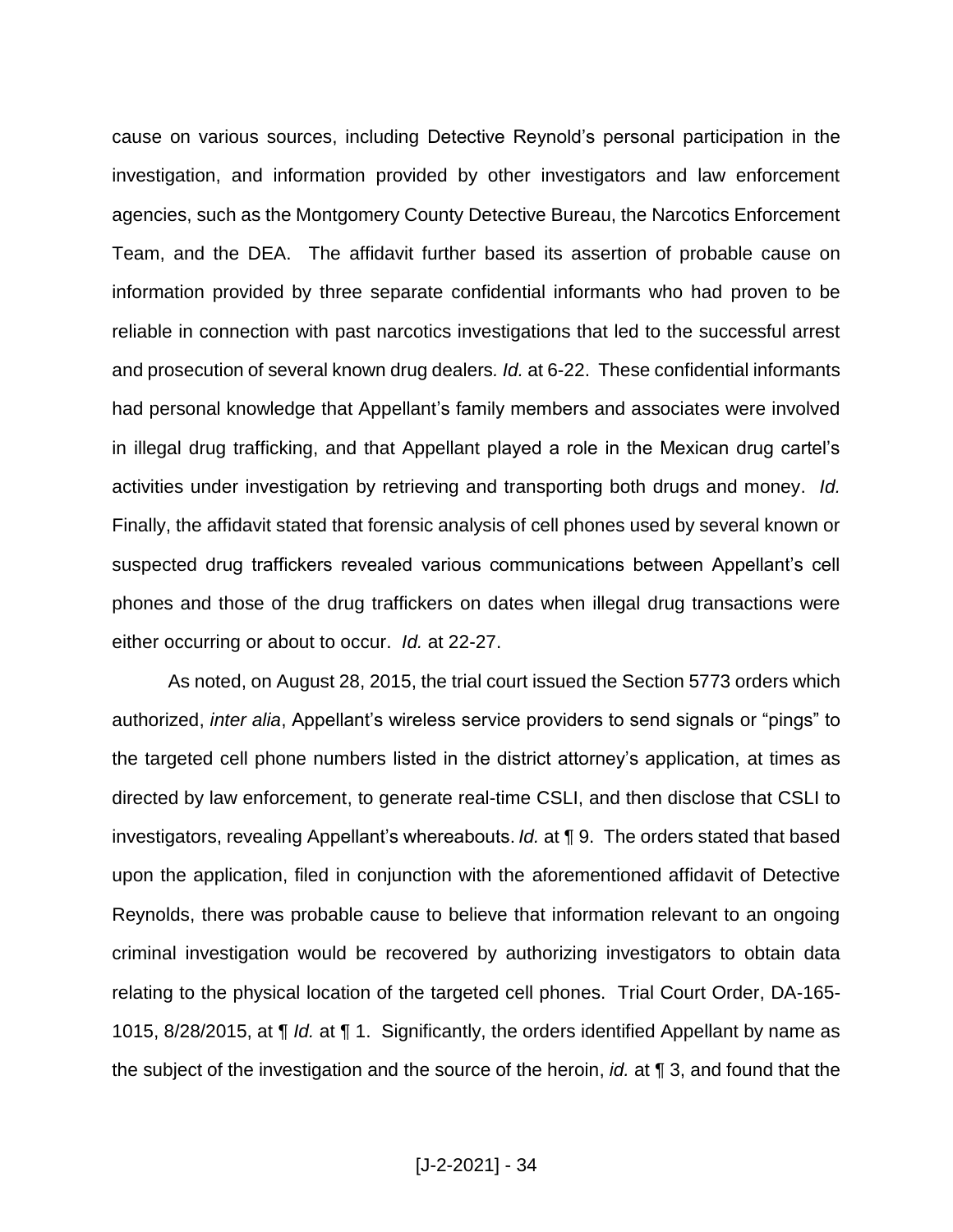information likely to be obtained by the electronic surveillance would relate to violations of the Crimes Code, including the manufacture, delivery, and/or possession with the intent to deliver a controlled substance, criminal conspiracy, and criminal use of a communication facility. *Id.* at ¶ 4.

On October 15, 2015, the trial court issued a nearly identical order permitting usage of the various electronic surveillance and tracking methods of the same telephone numbers believed to be utilized by Appellant for an additional 60 days, for a total tracking period of 120 days to investigate the same enumerated violations of the Crimes Code.

Upon careful review, we hold that the district attorney's application and affidavit of probable cause provided a substantial basis for the trial court to conclude that evidence of the enumerated crimes allegedly committed by Appellant would be found in the requested real-time CSLI. As did the Superior Court below, we find that the three requisites for a valid warrant under the Fourth Amendment have been established.

First, the orders were issued by the Montgomery County Court of Common Pleas, which is a neutral, detached, issuing authority. Second, the district attorney demonstrated in its application and affidavit the requisite probable cause to believe that the evidence sought would aid in a particular apprehension or conviction for a particular offense. To be precise, the application and affidavit demonstrated probable cause to believe that the CSLI evidence sought from the targeted cell phones, identified by the phone number attached to them, would aid in the apprehension of Appellant for the specific offenses of manufacture, delivery, and/or possession with the intent to deliver a controlled substance, criminal conspiracy, and criminal use of a communication facility. Thus, the Commonwealth established individualized suspicion and a nexus between the real-time CSLI evidence sought and the identified crimes alleged to have been committed by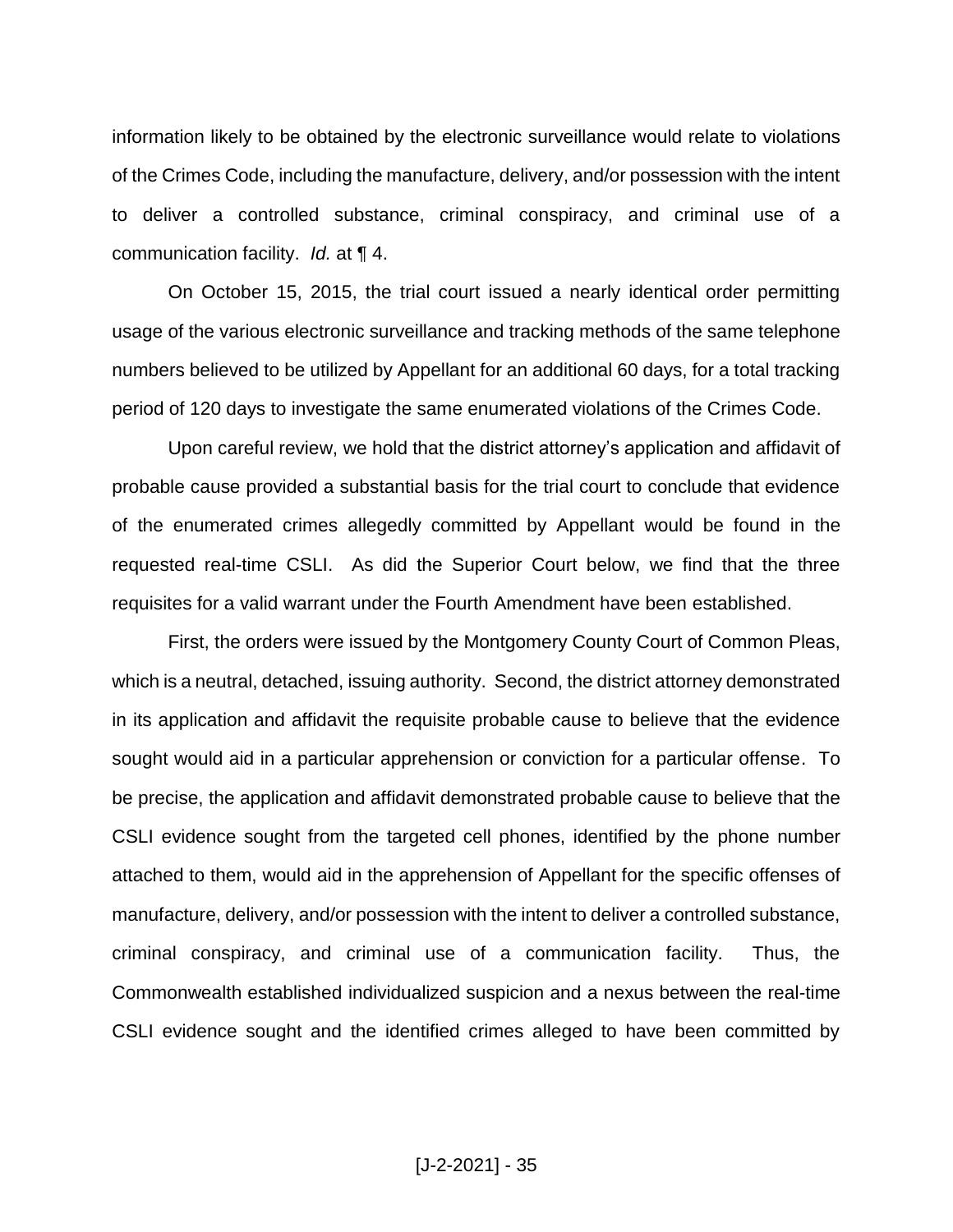Appellant. The Commonwealth additionally demonstrated in the affidavit that Appellant utilized his cell phone in conducting the drug-trafficking activities.

Moreover, Appellant has failed to prove any clearly erroneous fact-finding of the trial court in this regard and, indeed, has acknowledged that the affidavit of probable cause demonstrated the Commonwealth's belief that he "may have been a transporter of drugs, a drug mule if you will;" that telephone numbers registered to his name had been in contact with individuals involved in drug transactions within several days of those transactions; and that he was or had been involved with transporting drugs from Atlanta, Georgia, to Norristown, Pennsylvania. Reply Brief for Appellant at 4.<sup>22</sup>

Third, the applications and affidavits of probable cause provided particular descriptions of the place to be searched and the items to be seized. While Appellant's instant challenge to the Section 5773 orders focuses exclusively upon the probable cause requirement for a valid warrant, he asserts additionally, without elaboration, that the Section 5773 orders "permitted surveillance which far exceeded that for which there was any attempt to establish probable cause and authorized law enforcement to continuously monitor [his] location 24 hours a day, seven days a week for an aggregate of 108 days, without any limitations, geographic or otherwise to account for [his] lawful activities." Brief for Appellant at 16-17. He further suggests that law enforcement obtained his whereabouts "anywhere that he traveled, including behind doors and walls of the private dwellings in which he sought refuge." *Id.* at 18. Respectfully, to the extent that Appellant has preserved a particularity challenge, we are not persuaded by his contentions.<sup>23</sup>

<sup>&</sup>lt;sup>22</sup> We further observe that the Superior Court concluded that Appellant "did not specifically preserve an issue challenging the finding of probable cause" in its appeal before that court. *Pacheco*, 227 A.3d at 372 n.18.

<sup>&</sup>lt;sup>23</sup> The Superior Court held expressly that Appellant waived any claim that the Section 5773 orders were overbroad, *see Commonwealth v. Pacheco*, 227 A.3d at 370 n.13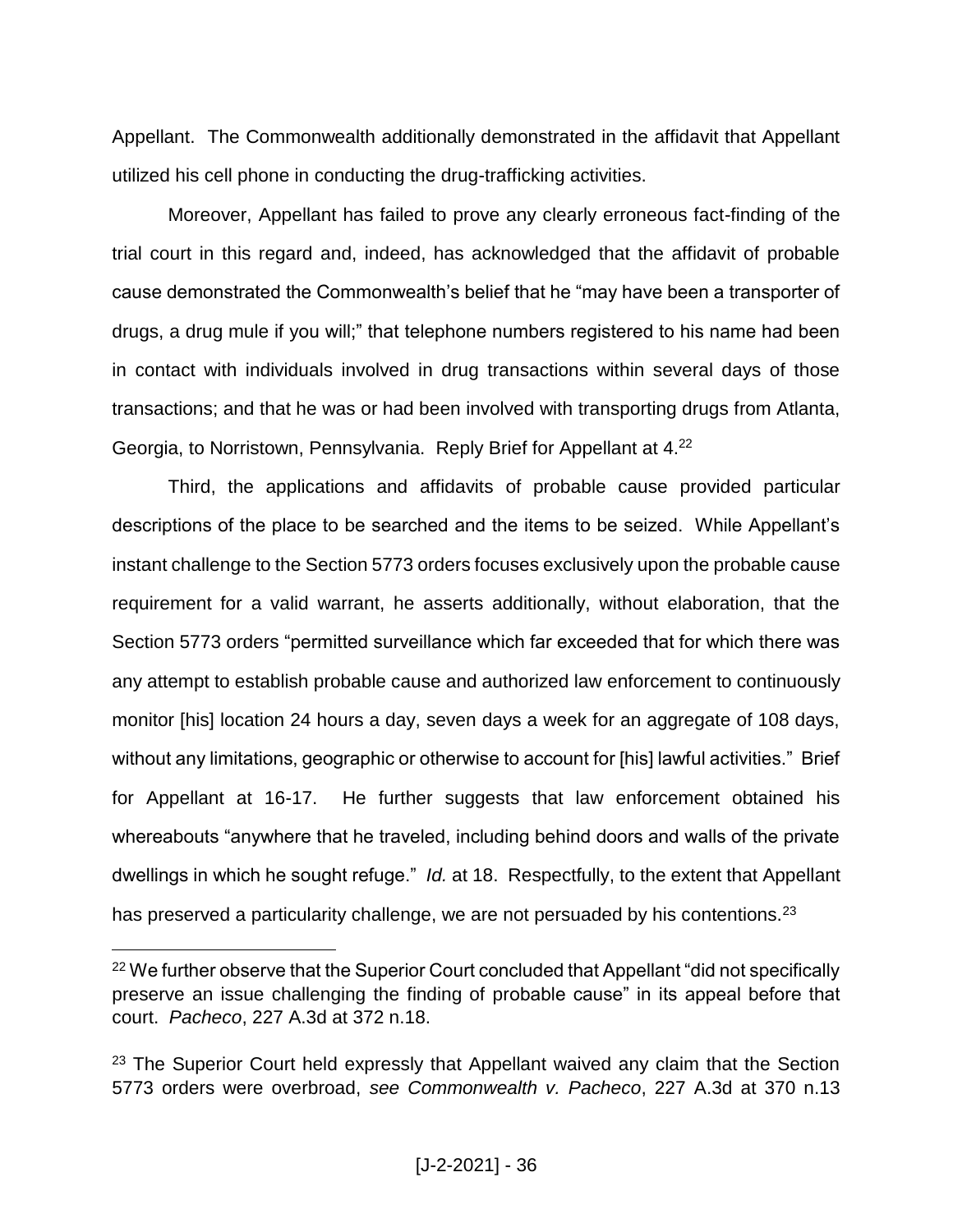The Fourth Amendment "specifies only two matters that must be 'particularly describ[ed]' in the warrant: 'the place to be searched' and 'the person or things to be seized.'" *United States v. Grubbs*, 547 U.S. 90, 97 (2006). The challenged Section 5773 orders authorized a search of information generated by the enumerated telecommunication service providers that related to Appellant's cell phone, which was identified particularly on each Section 5773 order by a separate telephone number. The evidence seized was limited to the CSLI disclosing Appellant's whereabouts. While the aggregate duration of the surveillance authorized by the multiple orders was lengthy, it was supported by the extensive affidavits of probable cause accompanying each Section 5772 application. As referenced throughout, these affidavits set forth specific and articulable facts to believe that Appellant played an integral role in an international heroin distribution organization being investigated by the Montgomery County District Attorney's Office, in conjunction with the Pennsylvania State Police and the DEA, and that disclosure of the CSLI would aid in Appellant's prosecution for enumerated drug offenses. As other courts have recently observed, "defining the permissible parameters of time for CSLI searches that are justified by probable cause is difficult," and each case involves a factintensive inquiry that must be resolved based on the particular facts presented. *Commonwealth v. Hobbs*, 125 N.E.3d 59, 71 (Ma. 2019).

<sup>(</sup>deeming waived Appellant's claim that the Section 5773 orders were overly broad because he failed to include that issue in his concise statement of matters complained of on appeal), and Appellant did not seek allowance of appeal for this Court to review that ruling. It is well-settled that where a claim has been presented to the trial court, but abandoned on appeal, this Court should not pass upon it because "[f]ailure to pursue an issue on appeal is just as effective a forfeiture as is the failure to initially raise the issue." *Commonwealth v. Piper*, 328 A.2d 845, 847 n.5 (Pa. 1974). We address the particularity of the Section 5773 orders only to complete our review of whether they satisfy the three requisites of a valid warrant under the Fourth Amendment, as elucidated in *Dalia*, *supra*.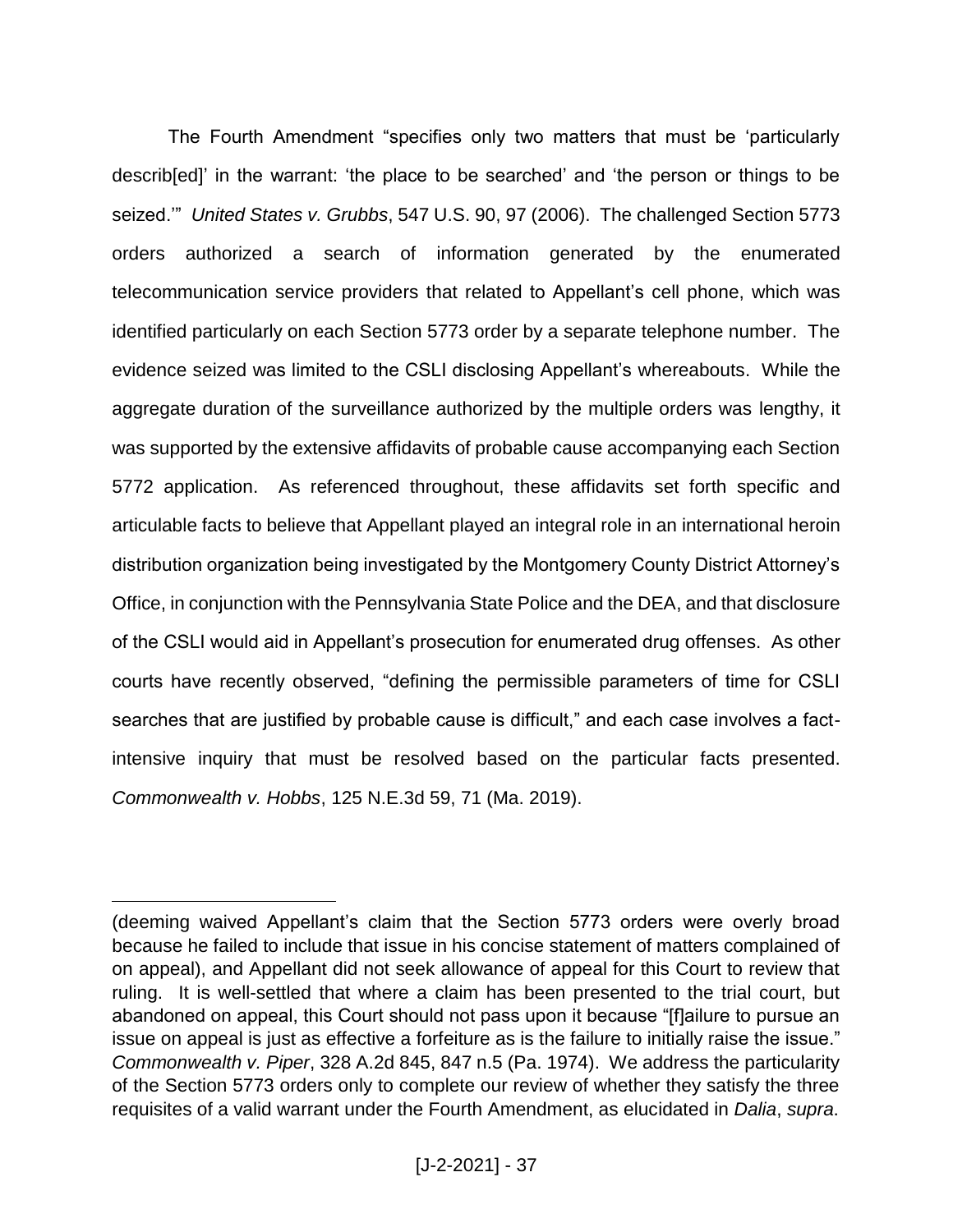Moreover, the lack of geographical limitation in the challenged Section 5773 orders does not violate the particularity requirement, as the actual locations tracked by the CSLI evidence were neither searched nor seized. Thus, the Commonwealth was not required to describe with particularity in each Section 5772 application every location where Appellant could be tracked. As the Office of the Attorney General observes in its *amicus* brief, the Section 5773 orders did not grant law enforcement unfettered authority to access conversations and events that transpired inside private residences; rather, they provided law enforcement "only location information and nothing more." *Amicus* Brief of the Office of the Attorney General at 21. We therefore conclude that the particularity requirement for a valid warrant was satisfied. Accordingly, the search of Appellant's realtime CSLI was lawful, as it complied with the traditional requisites of the Fourth Amendment, and Appellant's suppression motion was properly denied.

We are left with Appellant's contention that the orders authorizing the collection of his real-time CSLI violate the Fourth Amendment because they were issued pursuant to Section 5773, which, in his view, fails to set forth a constitutional standard of probable cause. Respectfully, Appellant wants his proverbial cake and to eat it too, as he declares definitively that he is not challenging the constitutionality of Section 5773, *see* Reply Brief for Appellant at 18 (stating that he "does not and has not challenged the constitutionality of Section 5773"), yet seeks to invalidate the orders authorizing the search of his realtime CSLI based exclusively upon the purportedly unconstitutional statutory language in Section 5773.

Regardless of Appellant's characterization of his argument to this Court, both parties observe correctly that Appellant did not preserve in the trial court a facial constitutional challenge to Section 5773. As noted, relevant here, Appellant's suppression motion challenged the Commonwealth's acquisition of CSLI on the grounds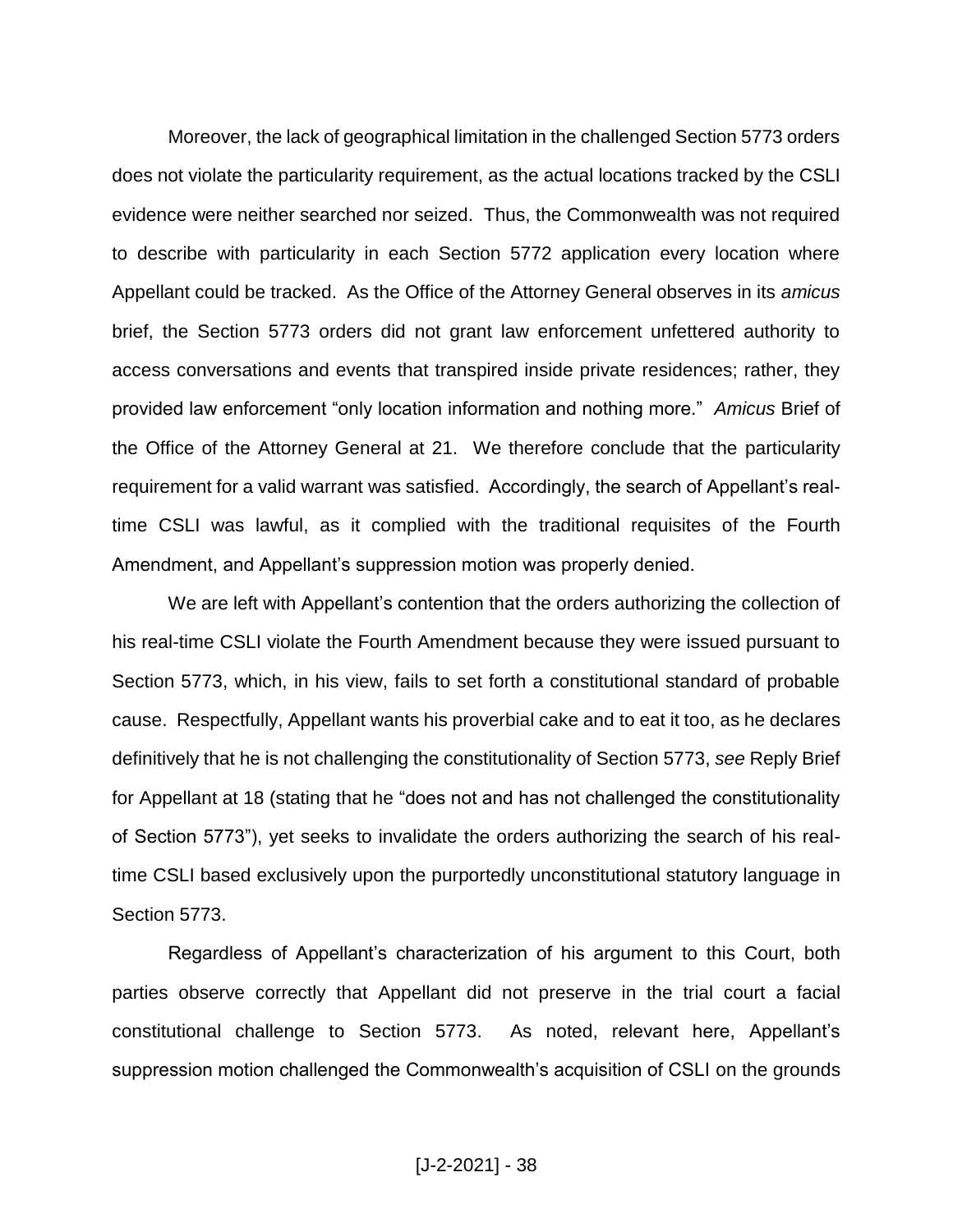that the Commonwealth failed to obtain a search warrant. *See* Supplement to Motion to Suppress Evidence, 11/18/2016, at ¶ 5. He further contended that the Commonwealth's collection of CSLI constituted a constitutionally-prohibited general search. *Id.* at 6. Appellant did not, however, contend that Section 5773 was unconstitutional or tether his suppression arguments to the text of Section 5773 by alleging that suppression was warranted because Section 5773 utilized a standard less than traditional probable cause under the Fourth Amendment. In short, while Appellant challenged the trial court's orders sanctioning the real-time tracking of his cell site location in his suppression motion, he did not contend that the statute pursuant to which the searches were authorized was constitutionally deficient. Accordingly, Appellant waived any facial challenge to Section 5773. *See* Pa.R.A.P. 302(a) (providing that "[i]ssues not raised in the trial court are waived and cannot be raised for the first time on appeal"); Pa.R.Crim.P. 581(D) (providing that a motion to suppress shall "state specifically and with particularity," *inter alia*, "the grounds for suppression"); Pa.R.Crim.P. 575(a)(3) (providing that "[t]he failure, in any motion, to state a type of relief or a ground therefor shall constitute a waiver of such relief or ground").

Accordingly, to the extent Appellant presents a facial constitutional challenge to Section 5773 in his appeal to this Court, we decline to address the waived issue and hold simply that Section 5773 was applied here in a constitutional manner. *See Wolf v. Scarnati*, 233 A.3d 679, 696 (Pa. 2020) (providing that "[i]f a statute is susceptible of two reasonable constructions, one of which would raise constitutional difficulties and the other of which would not, we adopt the latter construction"). We must keep in mind that this Court granted allowance of appeal to address whether the orders authorizing the collection of Appellant's real-time CSLI complied with the Fourth Amendment. As we have answered this inquiry in the affirmative, this appeal is resolved.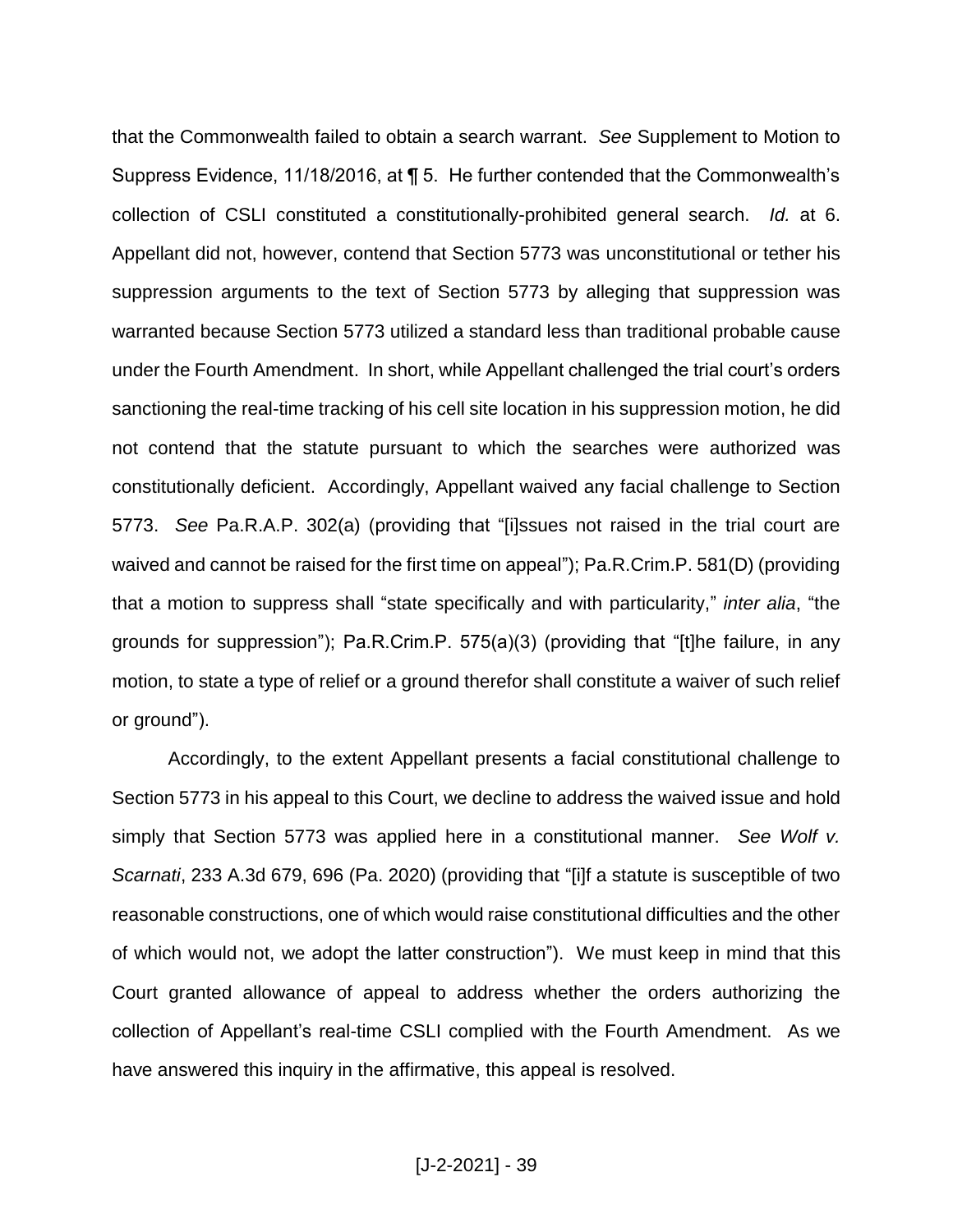Moreover, we reject Appellant's contention that his case is not meaningfully distinguishable from *Carpenter*. There are fundamental distinctions between Section 5773 of the Wiretap Act and the statute at issue in *Carpenter*, 18 U.S.C. § 2703(d), which the High Court held was insufficient to establish probable cause. The most obvious distinction is that Subchapter E of the Pennsylvania Wiretap Act speaks in terms of "probable cause" and requires the Attorney General or district attorney to file with its application "an affidavit by an investigative or law enforcement officer which establishes probable cause for the issuance of an order or extension of an order under [S]ection 5773." 18 Pa.C.S. § 5772. As set forth in detail *supra*, it is the affidavit of probable cause in this case that demonstrated that the probable cause standard as required by the Fourth Amendment was satisfied.

The federal statute in *Carpenter*, however, did not require a finding of probable cause or an affidavit attesting to the same. $24$  Instead, the federal statute permitted

18 U.S.C. § 2703(d).

<sup>&</sup>lt;sup>24</sup> Notably, Section 2703 addresses in subsection (c) the circumstances under which a government entity may require a provider of electronic communication service to disclose a record or other information. 18 U.S.C. § 2703(c). Subsection (c) permits such disclosure when the government obtains a court order under subsection (d). *Id*. Subsection (d) provides:

<sup>(</sup>d) Requirements for court order. A court order for disclosure under subsection (b) or (c) may be issued by any court that is a court of competent jurisdiction and shall issue only if the governmental entity offers specific and articulable facts showing that there are reasonable grounds to believe that the contents of a wire or electronic communication, or the records or other information sought, are relevant and material to an ongoing criminal investigation. In the case of a State governmental authority, such a court order shall not issue if prohibited by the law of such State. A court issuing an order pursuant to this section, on a motion made promptly by the service provider, may quash or modify such order, if the information or records requested are unusually voluminous in nature or compliance with such order otherwise would cause an undue burden on such provider.